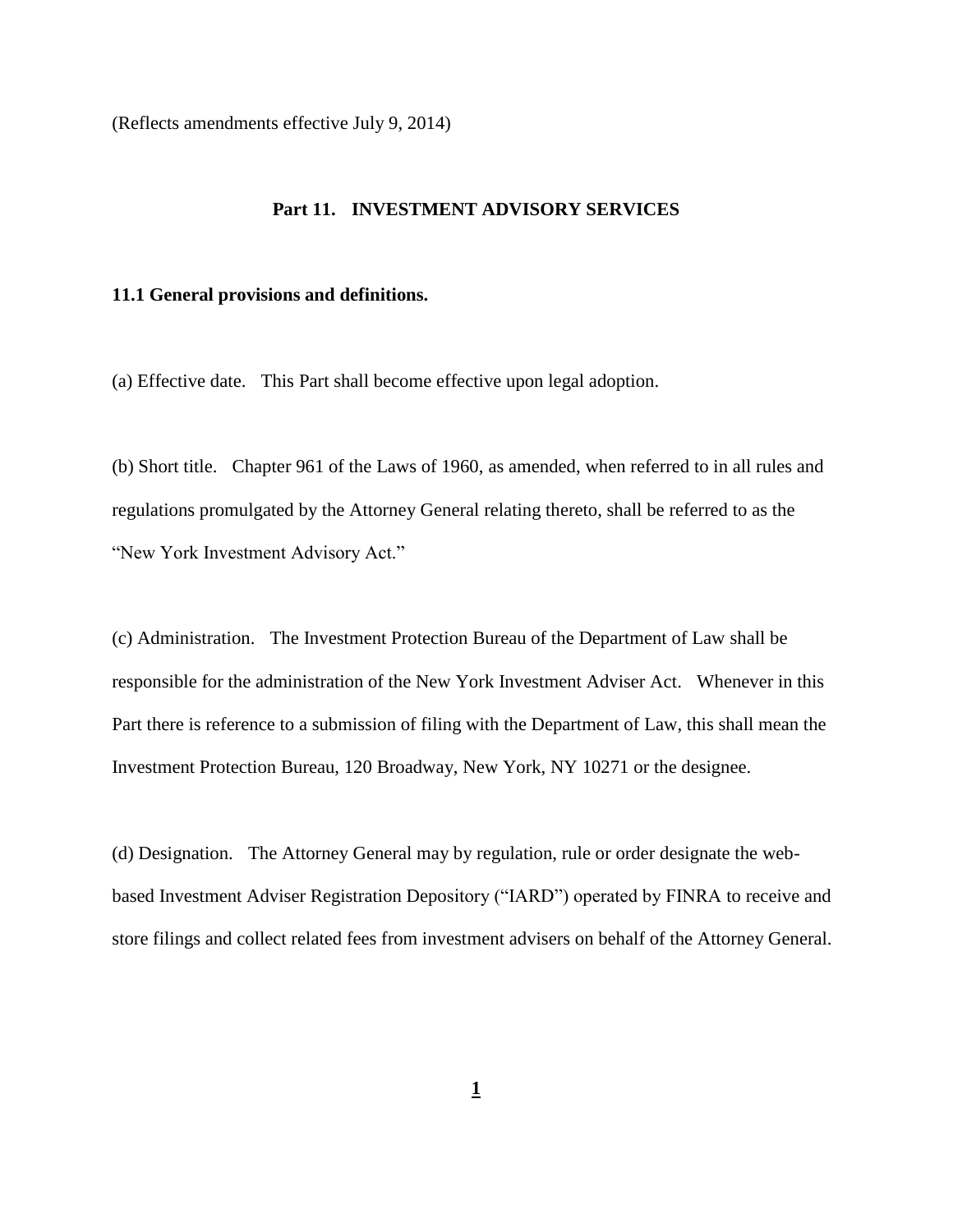## **11.2 Use of IARD**.

(a) Unless otherwise provided, all investment adviser applications, amendments, reports, notices related filings and fees required to be filed with the Attorney General pursuant to the rules promulgated under this section, shall be filed electronically with and transmitted to IARD. The following additional conditions related to such electronic filings:

(1) Electronic Signature. When a signature or signatures are required by the particular instructions of any filing to be made through the IARD, a duly authorized officer of the applicant or the applicant him or herself, as required, shall affix his or her electronic signature to the filing by typing his or her name in the appropriate fields and submitting the filing to IARD. Submission of a filing in this manner shall constitute irrefutable evidence of legal signature by any individuals whose names are typed on the filing.

 (2) When filed. Solely for purposes of a filing made through IARD, a document is considered filed with the Attorney General when all fees are received and the filing is accepted by IARD on behalf of the state.

(3) Electronic Filing. Notwithstanding subdivision (a) of this section, the electronic filing of any particular document and the collection of related processing fees shall not be required until such time as IARD provides for receipt of such filings and fees and thirty (30) days notice is provided by the Department or its designee. Any documents or fees required to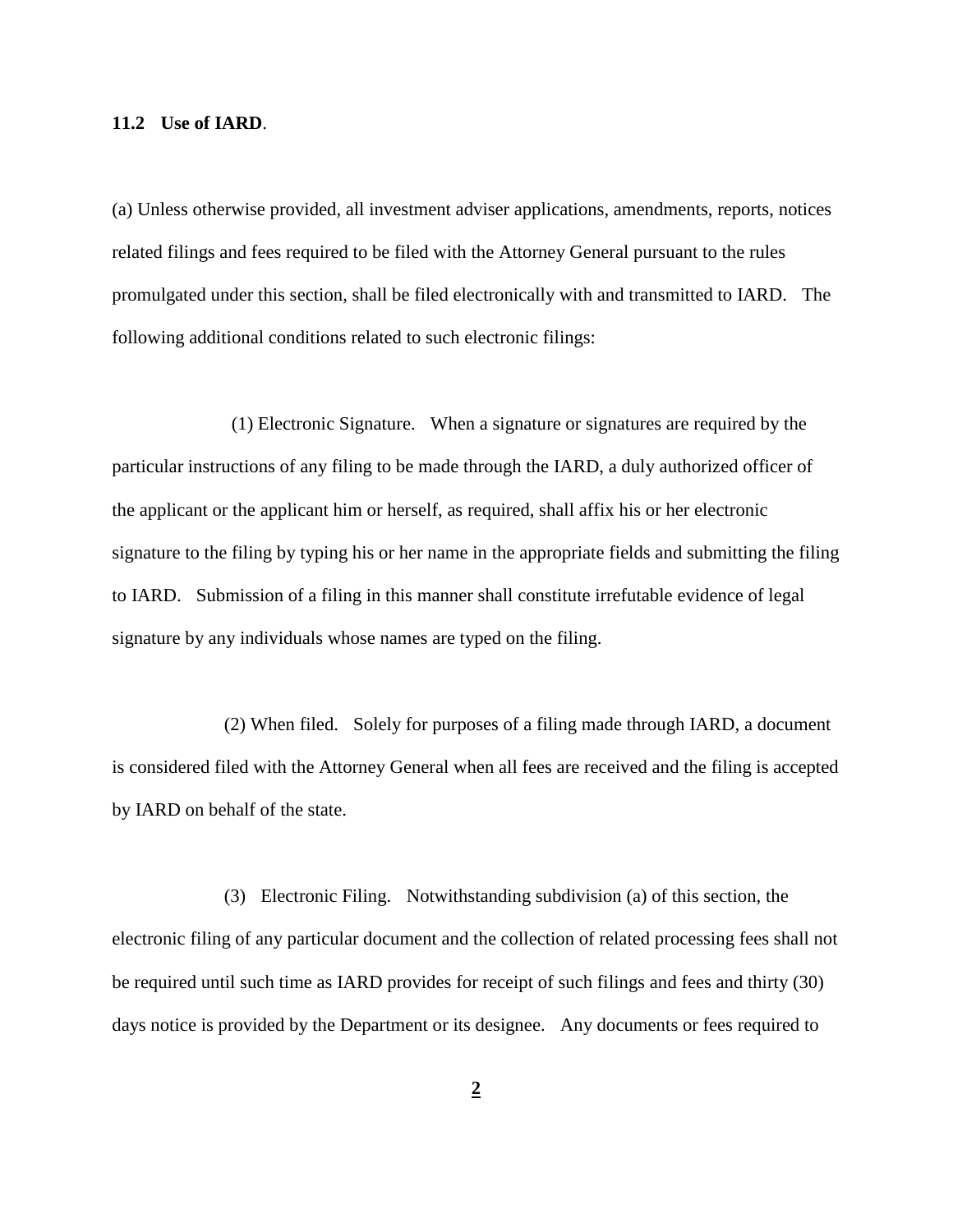be filed with the Department of Law that are not permitted to be filed with or cannot be accepted by IARD shall be filed directly with the Department of Law.

(b) Approval Process. Filings made through the IARD system shall be reviewed for completeness by the IARD system. All applications for registration meeting all existing requirements and qualifications shall be reviewed on a case-by-case basis for approval. Advisers submitting the filings shall be notified of deficiencies and required to correct same. Failure to correct any deficiencies pursuant to sections 11.4, 11.6, 11.7, 11.8, 11.9 or 11.14 or other submissions within one hundred eighty (180) days from receipt by the Department of Law or its designee will result in the withdrawal of the registration and will require a complete new filing. No refunds will be made for filings that are withdrawn either on a voluntary basis or as a result of the failure to correct deficiencies.

#### **11.3 Hardship Exemptions.**

(a) This section provides two "hardship exemptions" from the requirements to make electronic filings as required by the rules.

(1) Temporary Hardship Exemption.

(i) Investment advisers registered or required to be registered under section 11.4(c) who experience unanticipated technical difficulties that prevent submission of an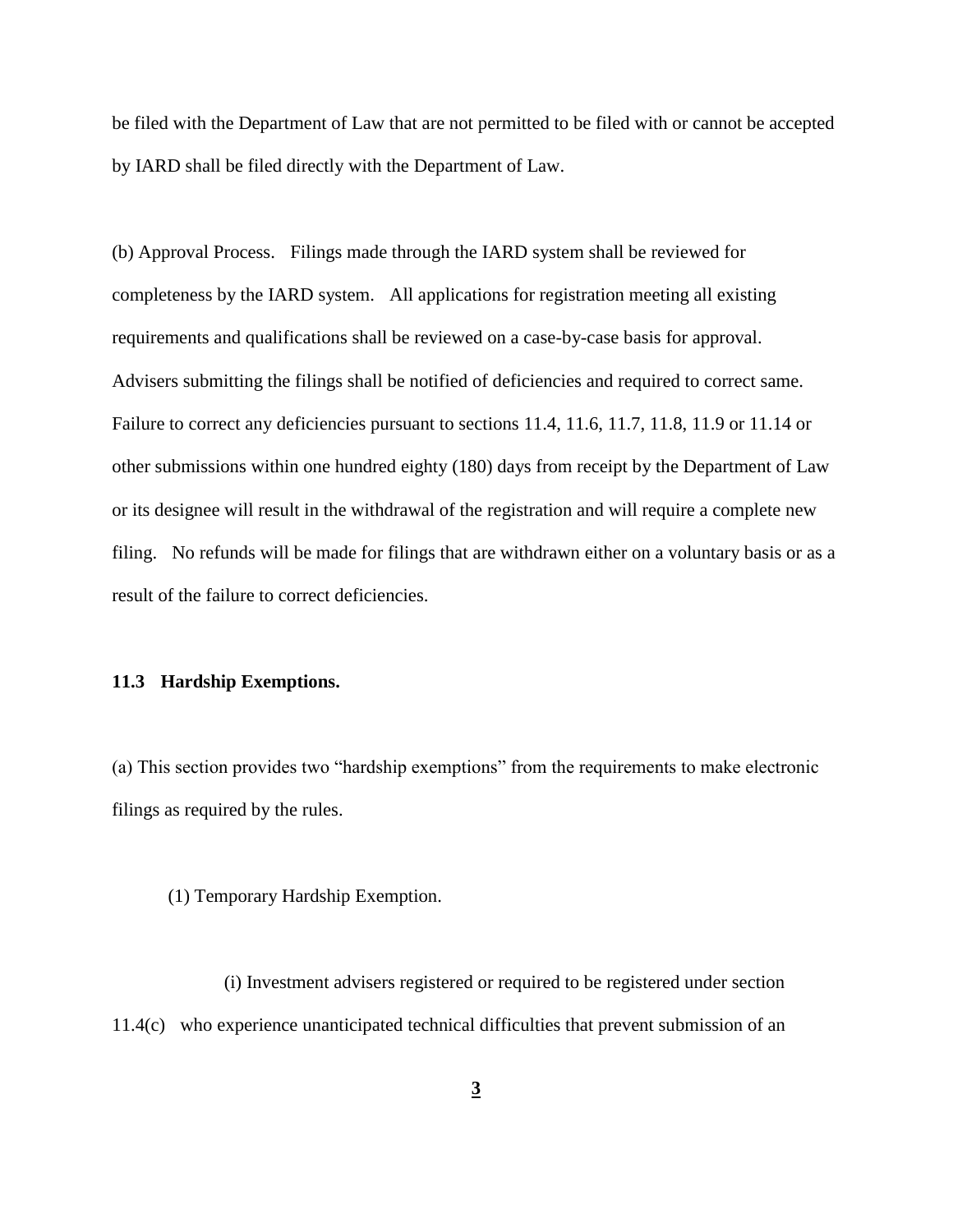electronic filing to IARD may request a temporary hardship exemption from the requirements to file electronically.

(ii) To request a temporary hardship exemption, the investment adviser must:

(*a)* File Form ADV-H (Application for Temporary or Continuing Hardship Exemption)(17-CFR 279.3) in paper format with the Department of Law, no later than one (1) business day after the filing (that is the subject of the Form ADV-H) was due; and

(*b*) Submit the filing that is subject of the Form ADV-H in electronic format to IARD no later than seven (7) business days after the filing was due.

(iii) Effective Date--Upon Filing. The temporary hardship exemption will be deemed effective upon receipt by the Department of Law of the complete Form ADV-H. Multiple temporary hardship exemption requests within the same calendar year may be disallowed by the Department of Law.

(2) Continuing Hardship Exemption.

(i) Criteria for Exemption. A continuing hardship exemption will be granted only if the investment adviser is able to demonstrate that the electronic filing requirements of this rule are prohibitively burdensome.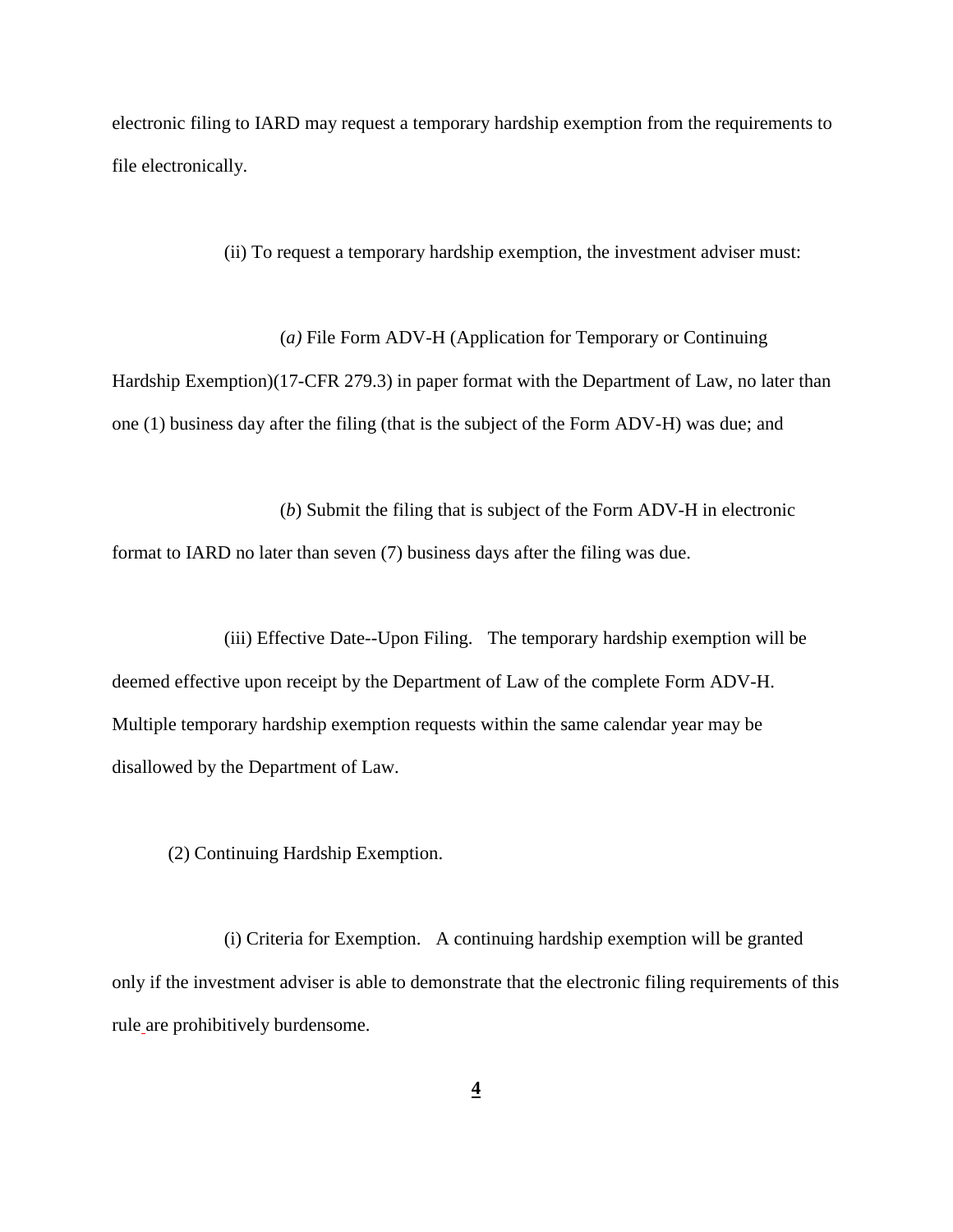(ii) To apply for a continuing hardship exemption, the investment adviser must:

(*a)* File Form ADV-H (17 CFR 279.3) in paper format with the Department of Law at least twenty (20) business days before a filing is due.

(iii) Effective Date--Upon Approval. The exemption is effective upon approval by the Department of Law. The time period of the exemption may be no longer than one (1) year after the date on which the Form ADV-H is filed. If the Department of Law, approves the application, the investment adviser must, no later than five (5) business days after the exemption approval date, submit filings to IARD in paper format (along with the appropriate processing fees) for the period of time for which the exemption is granted.

#### **11.4 Registration Information**

(a) Initial Application. The application for initial registration as an investment adviser pursuant to these rules shall be made by completing Form ADV (Uniform Application for Investment Adviser Registration ) (17 C.F.R. 279.1) in accordance with the form instructions and by filing the form with IARD.

(1) Portions of Form ADV Not Yet Accepted by IARD. Until IARD provides for the filing of Part 2 of Form ADV, the Department of Law requires the filing of Part 2 of Form ADV in paper form.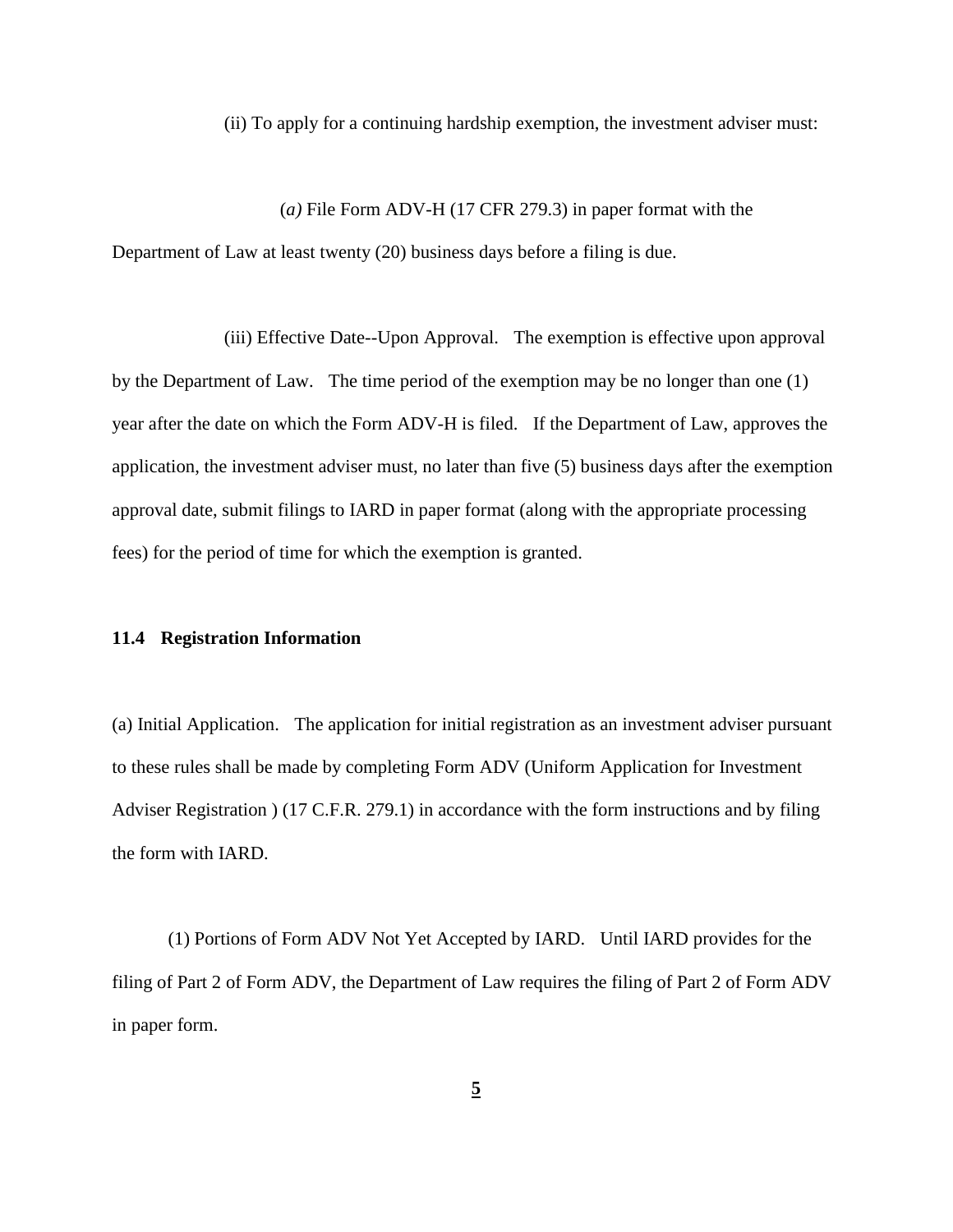(b) Time for filing. An investment adviser application, should be filed with IARD no less than ten (10) days prior to engaging in investment advisory activities in the State of New York.

(c) Where registration required. All investment advisers with more than five (5) clients in the State of New York must make application to register as an investment adviser.

(d) Annual Renewal. The application for annual renewal as an investment adviser shall be filed with IARD. The application for annual renewal registration shall include the required fee and any other information the Department of Law may reasonably require.

(e) Length of registration. The registration is for a calendar year or for that remaining part of the calendar year in which it is submitted.

(f) Updates and Amendments.

(1) An investment adviser must file with IARD, in accordance with the instructions in the Form ADV, any amendments to the investment adviser's Form ADV;

(2) An amendment will be considered to be filed promptly if the amendment is filed within thirty (30) days of the event that requires the filing of the amendment; and

(3) Within ninety (90) days after the end of the investment's adviser's fiscal year, an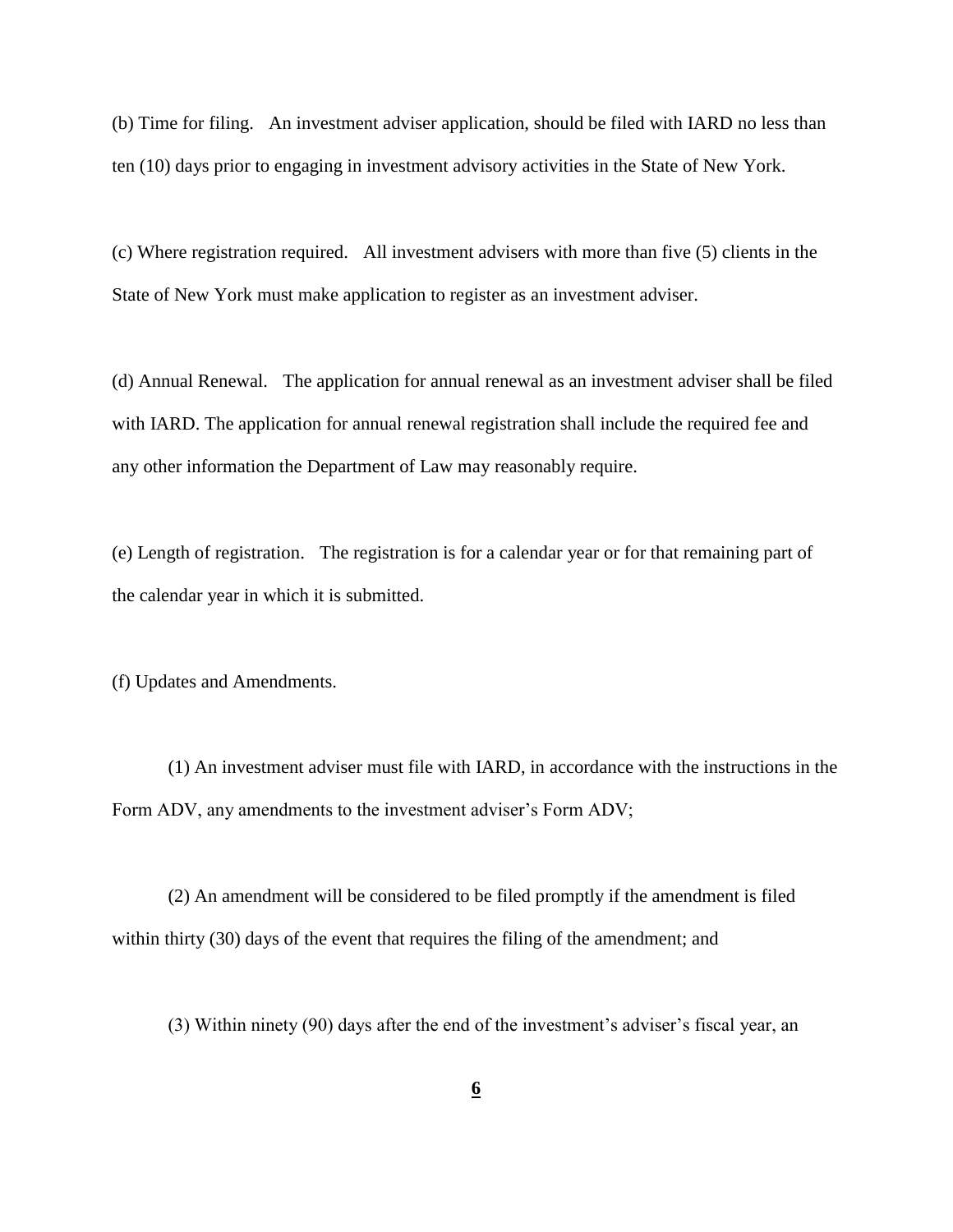investment adviser must file with IARD, an updated Form ADV.

(g) Completion of Filing. An application for initial or renewal registration is not considered filed for purposes of these rules until the required fee and all required submissions have been received by the Department of Law or the designee.

# **11.5 Notice Filing Requirements for Federally Covered Investment Advisers.**

(a) Notice Filing. The notice filing for a federally covered investment adviser shall be filed with IARD on an electronically signed Form ADV (Uniform Application for Investment Adviser Registration (17 C.F.R. 279.1)). All federally covered investment advisers with more than five (5) clients in the State of New York must notice file. A notice filing of a federally covered investment adviser shall be deemed filed when the fee required and the Form ADV are filed with and accepted by IARD on behalf of the state.

(1) Portions of Form ADV Not Yet Accepted by IARD. Until IARD provides for the filing of Part 2 of Form ADV, the Department of Law requires the filing of Part 2 of Form ADV in paper form.

(b) Renewal. The annual renewal of the notice filing for a federally covered investment adviser shall be filed with IARD. The renewal of the notice filing for a federally covered investment adviser shall be deemed filed when the fee required is filed and accepted on behalf of the state.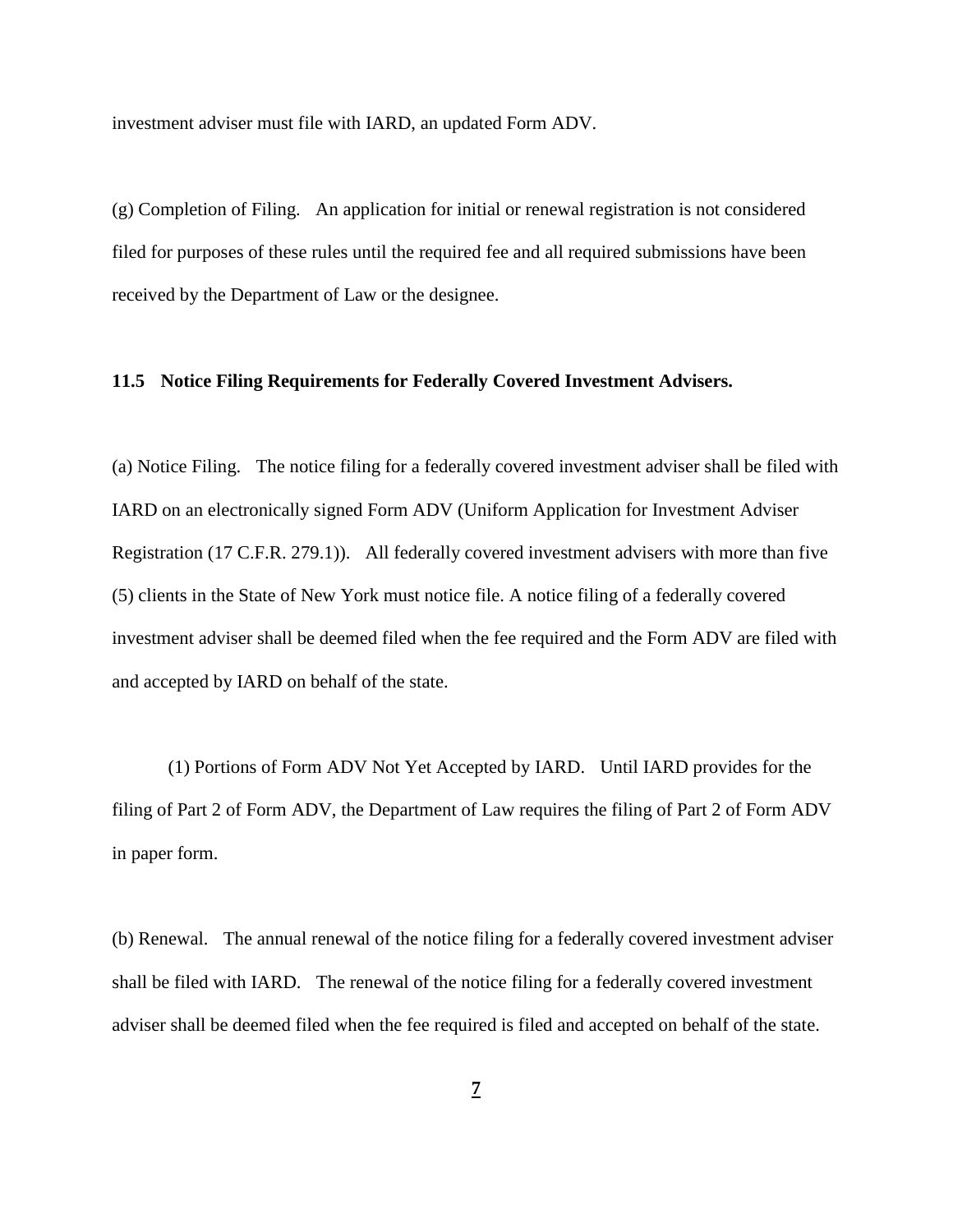(c) Updates and Amendments. A federally covered investment adviser must file with IARD, in accordance with the instructions in the Form ADV, any amendments to the federally covered investment adviser's Form ADV. A federally covered investment adviser shall submit their amendments pursuant to Securities and Exchange Commission requirements.

# **11.6 Investment adviser examination requirements.**

(a) Every investment adviser who is required to register in this jurisdiction and who is an individual, and every individual who represents a state registered investment adviser in doing any of the acts which makes that person an investment adviser as defined in section 11.12(f), or solicits business for an investment adviser, and does not qualify for a waiver pursuant to section 11.7, must take and receive a passing grade within two (2) years prior to the date of filing registration information pursuant to section 11.4(c) on

(1) the Uniform Investment Adviser Law Examination (Series 65 examination); or

(2) the General Securities Representative Examination (Series 7 examination) and the Uniform Combined State Law Examination (Series 66 examination).

(b) Every investment adviser registered and who is an individual, and every individual who represented a state registered investment adviser in doing any of the acts as defined in section 11.12(f), or who solicited business for an investment adviser in this jurisdiction prior to July 1,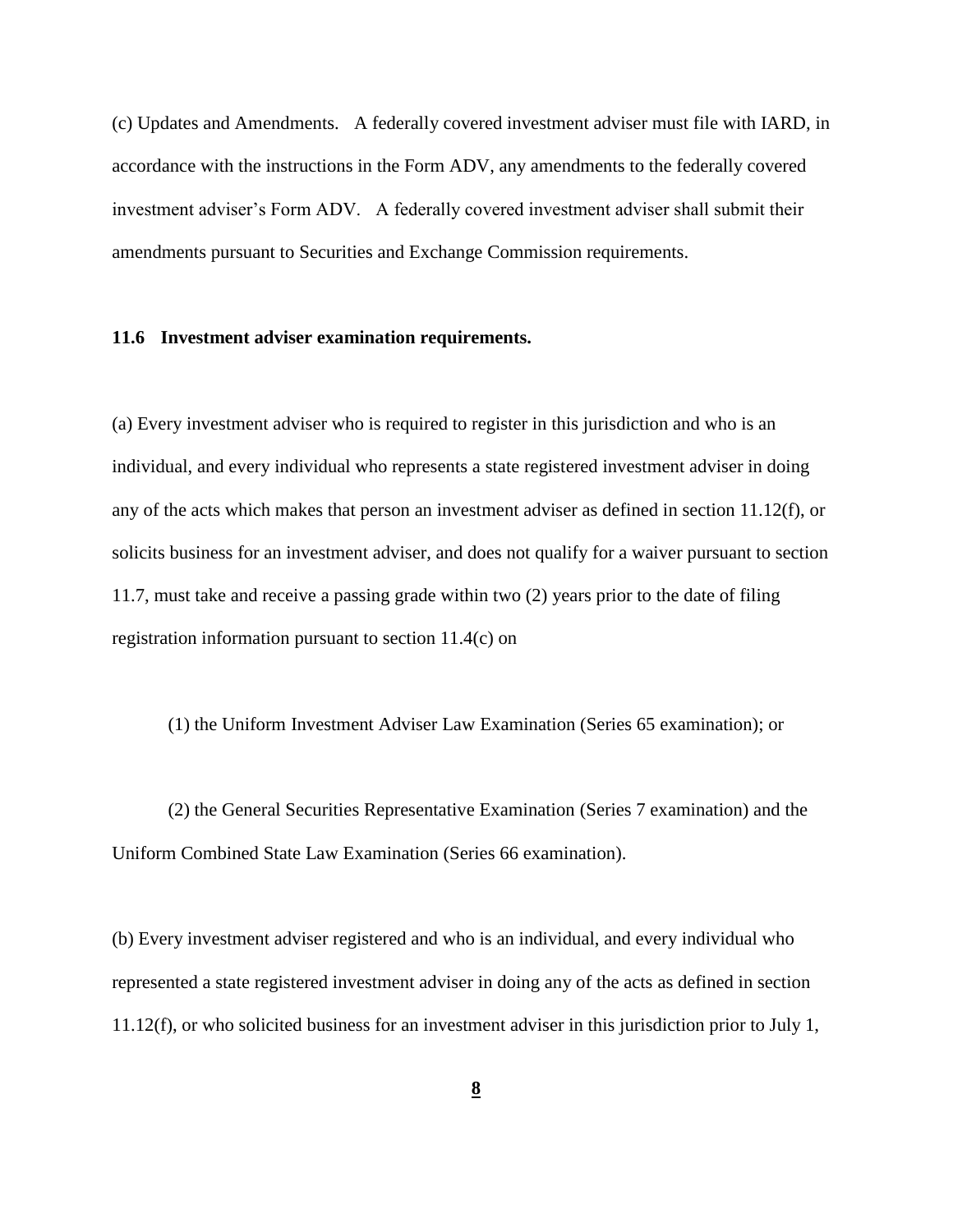2003, and who does not qualify for a waiver pursuant to section 11.7, must take and receive a passing grade by July 1, 2004 on

(1) the Uniform Investment Adviser Law Examination(s) (Series 65 examination(s)); or (2) the General Securities Representative Examination (Series 7 examination) and the Uniform Combines State Law Examination (Series 66 examination).

# **11.7 Waivers.**

(a) An individual who represents an investment adviser in doing any of the acts which make that person an investment adviser as defined in section 11.12(f), or solicits business for an investment adviser, and who has been continuously registered in any jurisdiction, other than New York, for a period of two (2) years prior to the date of filing registration information pursuant to section 11.4(c) without any regulatory action or arbitrations, shall be exempt from provisions of section 11.6.

(b) The examination requirement of section 11.6 shall not apply to any individual who currently holds one of the following professional designations in good standing:

(1) Certified Financial Planner(CFP) awarded by the Certified Financial Planner Board of Standards, Inc.;

(2) Chartered Financial Consultant (ChFC) awarded by the American College, Bryn Mawr, Pennsylvania;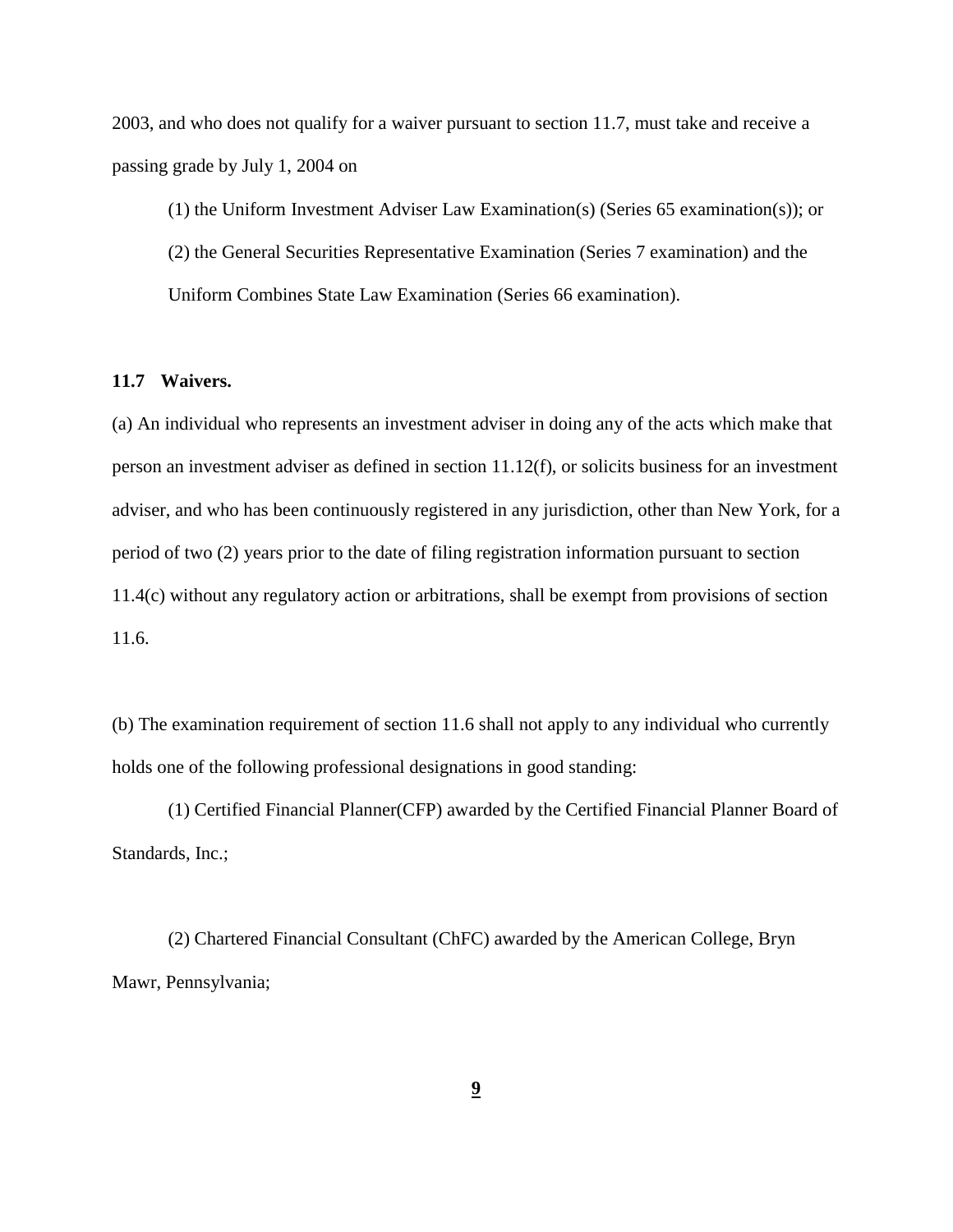(3) Personal Financial Specialist (PFS) awarded by the American Institute of Certified Public Accountants;

(4) Chartered Financial Analyst (CFA) awarded by the Association for Investment Management Research;

(5) Chartered Investment Counselor (CIC) awarded by the Investment Counsel Association of America, Inc.; or

(6) Such other professional designation as the administrator may by rule or order recognize.

(c) All requests for waivers under the subdivisions of section 11.7 must be made on Form NY-IAQ (New York Investment Adviser Qualification).

# **11.8 Filing fees.**

(a) The fees for initial and annual renewal registrations filed directly with the Department of Law or its designee are \$200. Checks should be made payable to the New York State Department of Law or its designee and need not be certified.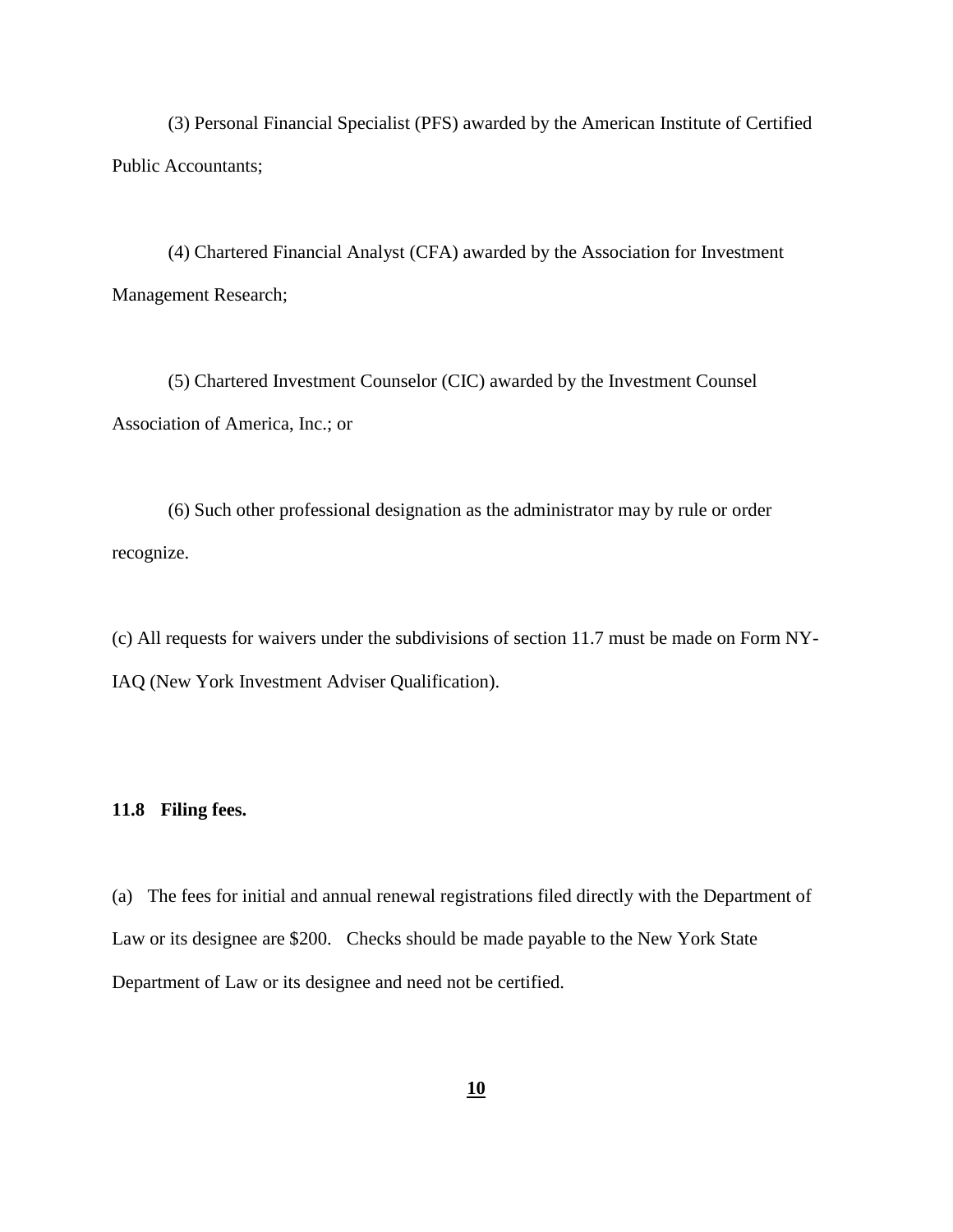## **11.9 Record keeping requirements**.

(a) All of the following books and records must be maintained and preserved in an easily accessible place for a period of not less than five (5) years from last transaction or publication, the first two (2) years in an appropriate office of the investment adviser. Before ceasing operations, the investor adviser must arrange for maintenance and preservation and be responsible for all books and records for the full period described above.

 (1). Journals, ledgers and underlying documentation for entries; annual financial statements (including trial balances and internal working papers), business tax returns (income & employer taxes).

(2). Check books, bank statements, canceled checks, reconciliations.

(3). All bills and statements, paid or unpaid.

 (4). Employment records. Records should include, but are not limited to, a list of all individuals who give investment advice on behalf of the applicant in this jurisdiction.

 (5). Record of complaints organized by complainant. These records should include, but are not limited to any regulatory or disciplinary action against any individuals who give investment advice on behalf of the applicant in this jurisdiction.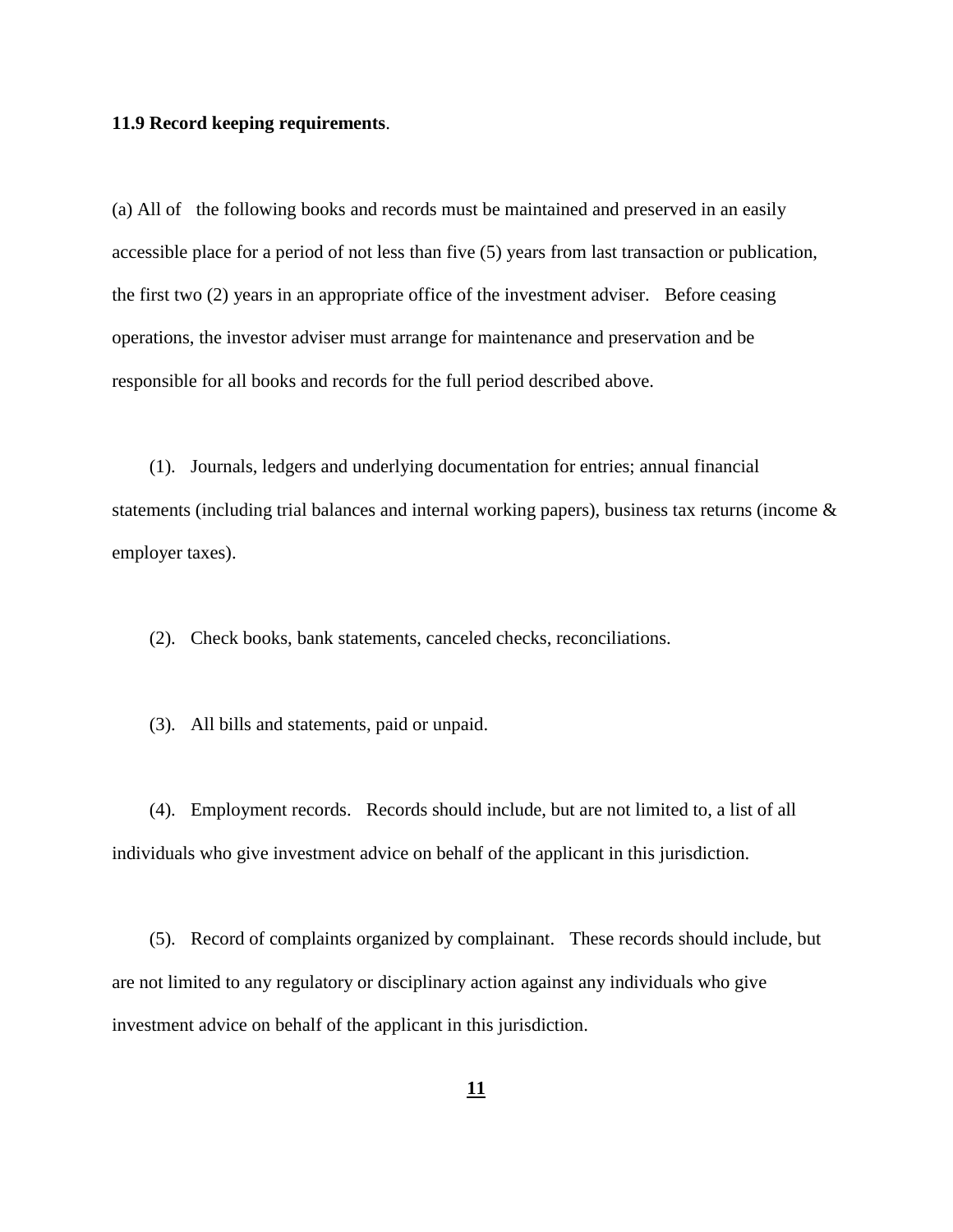(6). A list or record of all accounts in which the investment adviser is vested with any discretionary power with respect to the funds, securities or transactions of any client.

 (7). A copy of each notice, circular, advertisement, newspaper article, investment letter, bulletin or other communication that the investment advisor circulates or distributes, directly or indirectly to five (5) or more persons. If purchase or sale of a specific security is recommended and the reason is not stated, there must be a memorandum indicating the reason. The investment adviser is not required to keep a record of the names and addresses the notice, circular, letter or other communication is sent to, except if it is distributed to persons named on any list, then a memorandum describing the list and its source should be retained with the notice, circular, letter or other communication.

 (8). All written agreements entered into by the investment adviser with the client or otherwise relating to the business of the investment adviser.

 (9). Record of every transaction in a security in which the investment adviser has or by reason of such transaction acquires, any direct or indirect beneficial ownership (not including accounts over which the investment adviser has no control or influence or transactions in securities which are direct obligations of the United States). The record shall state the title and amount of security involved; date and nature of transaction; price at which it was effected; name of broker, dealer or bank. The transaction must be recorded not later than ten (10) days after the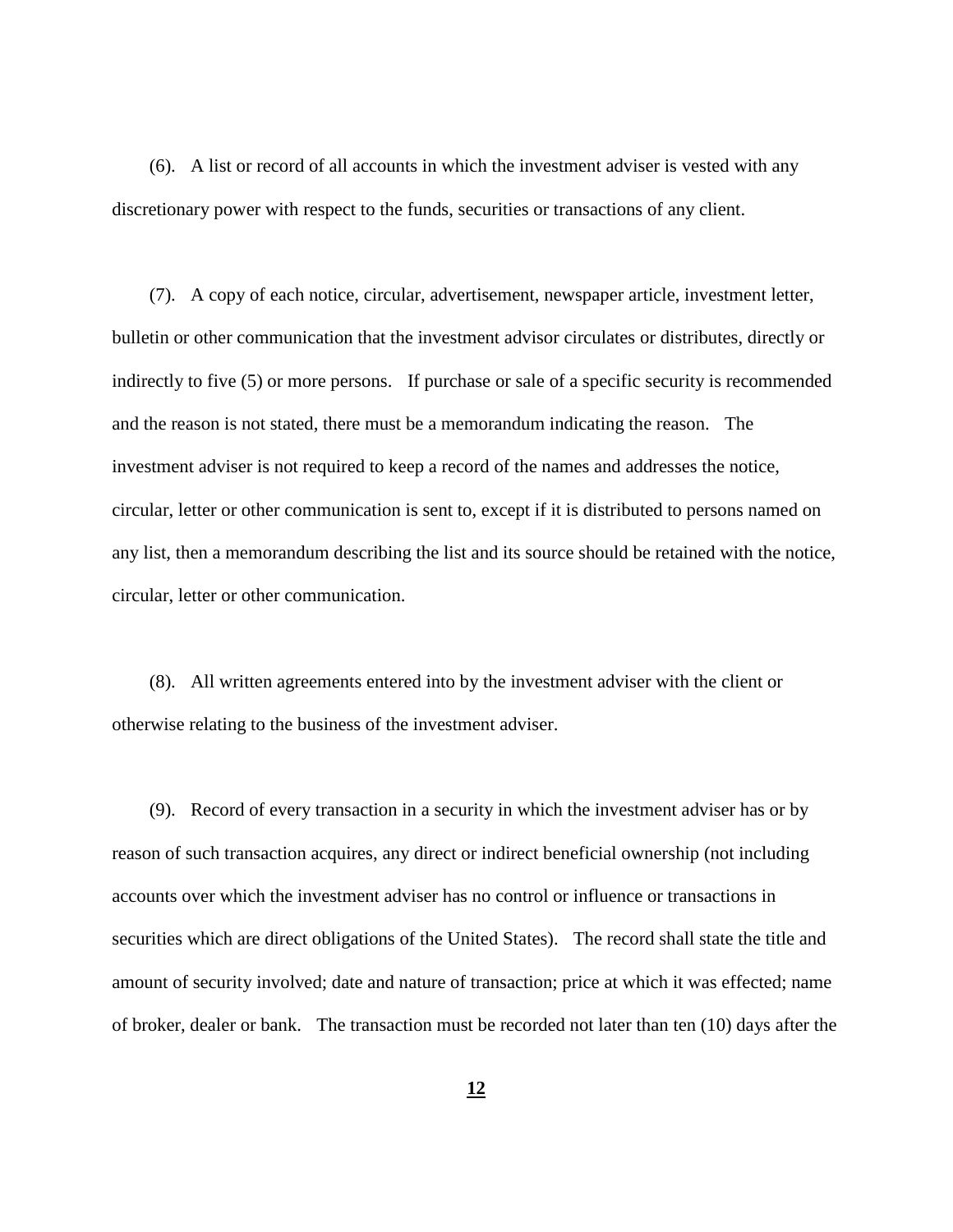end of the calendar quarter in which the transaction was effected. The record may contain the statement that this is not an admission of direct or indirect beneficial ownership in the security.

 (10). A copy of each written statement and each amendment or revision, given or sent to any client or prospective client and a record of the dates that each written statement, was given or offered.

 (11). All accounts, books, internal working papers and any other records or documents necessary to form the basis for or to demonstrate the calculation of the performance or rate of return of any or all managed accounts or securities recommendations in any notice, circular or letter. Investment records including documentation and verification of all claims of investment performance record or any projections made to client(s).

(12). Certificates or other documentation for continuing education.

- (13). Client file should contain:
	- (i). Written contract--must be original.
	- (ii). All correspondence to or from client.

 (iii). All powers of attorney and any other evidence of the granting of discretionary authority.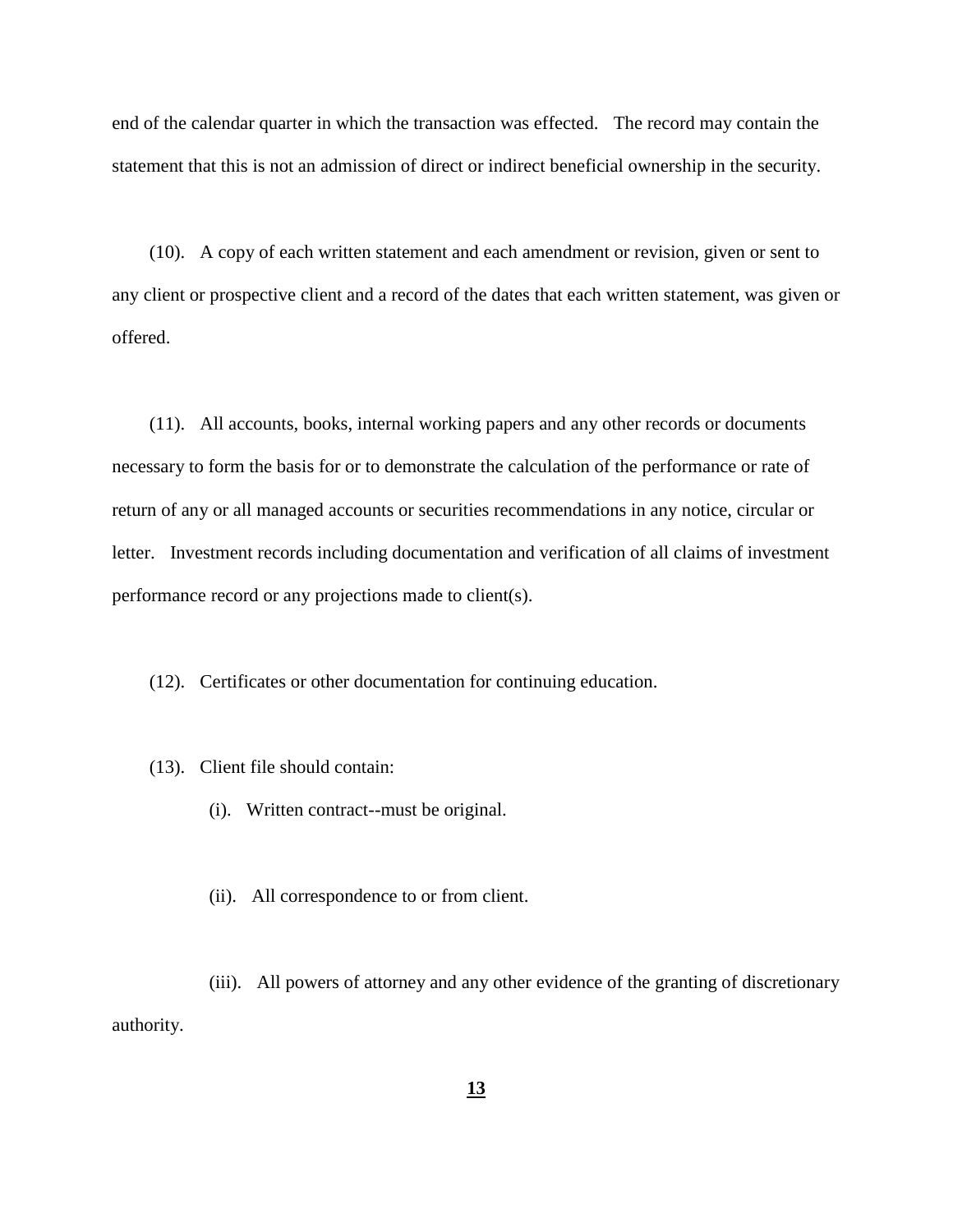(iv). Memorandum of each order given by investment adviser for purchase or sale of any security; any instruction from the client concerning the purchase, sale, delivery or receipt of a particular security, and of any modification or cancellation of orders or instructions. (Must show terms and conditions of the order, instruction, modification or cancellation, identify the person connected with the investment adviser who recommended the transaction to the client and the person who placed the order, the account, the date, entity that executed it, duly noted if entered pursuant to discretionary power).

(v). Brokerage, bank statements.

 (vi). All written acknowledgments of receipt obtained from clients and copies of disclosure documents.

- (vii). Risk analysis for each client.
- (viii). Records of fees charged, collected.

 (ix). Recommendations to clients including but not limited to portfolio review analyses.

(x). Investments made on behalf of clients.

 (xi). If known--name of client broker, bank, accountant, insurance agent, prior investments, real estate, mortgages, amounts of coverage, assumed tax brackets, significant family relationships including ages.

(xii). Assets managed.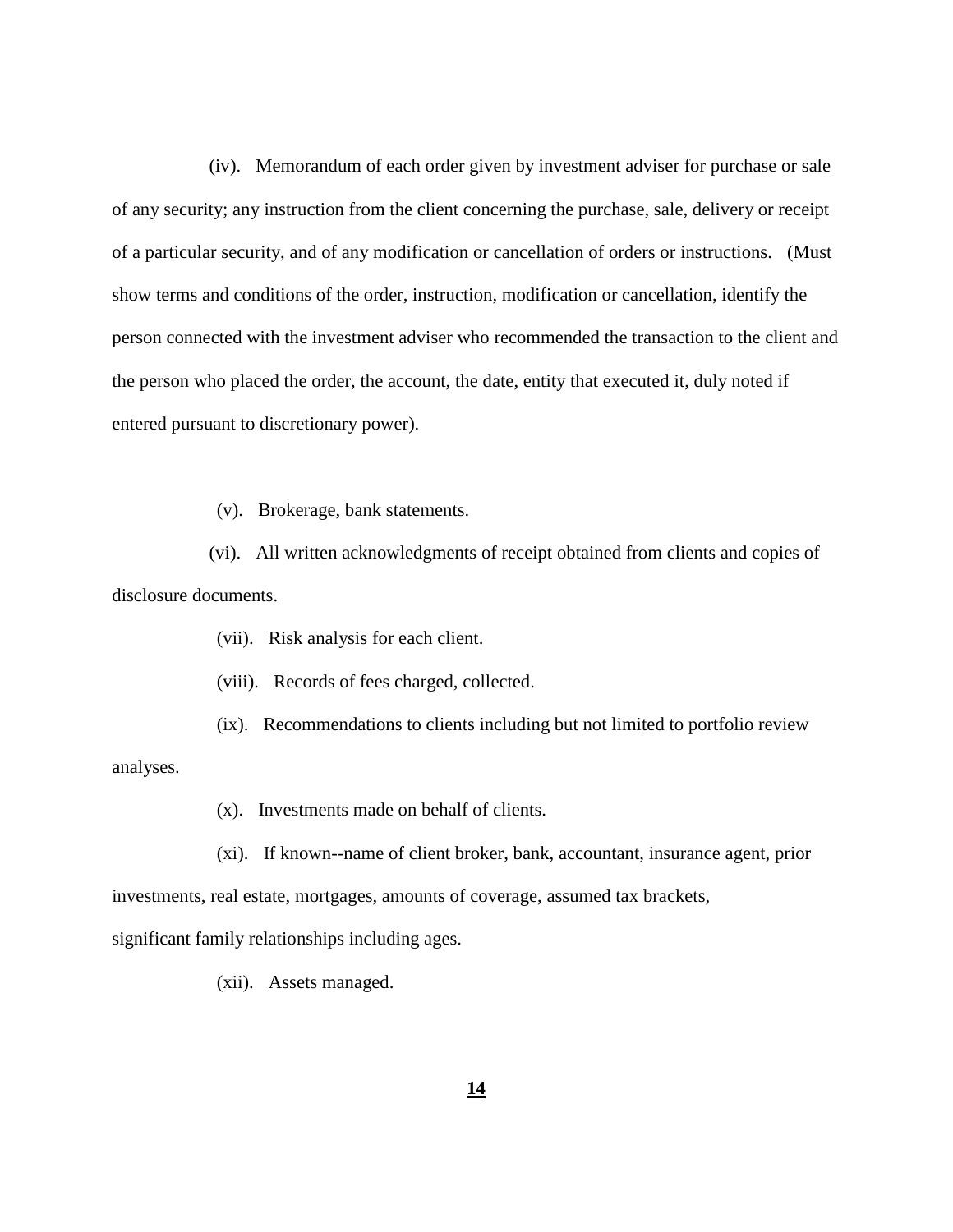(xiii). Unusual material items affecting cash flow.

(xiv). Person responsible for the account.

(xv). Record of ending relationship, date.

 (14). Investment advisers with custody or possession of securities or funds of any client must additionally keep the following records:

 (i). Journal or other record showing all purchases, sales, receipts and deliveries of securities (including certificate numbers) for such accounts and all other debits and credits to such accounts.

 (ii). Separate ledger account for each client showing all purchases, sales, receipts and deliveries of securities, the date and price of each such purchase and sale, and all debits and credits.

 (iii). Copies of confirmations of all transactions effected by or for the account of any such client.

 (iv). A record for each security in which any client has a position showing the name of each client having any interest in each security, the amount or interest of each such client, and the location of each security.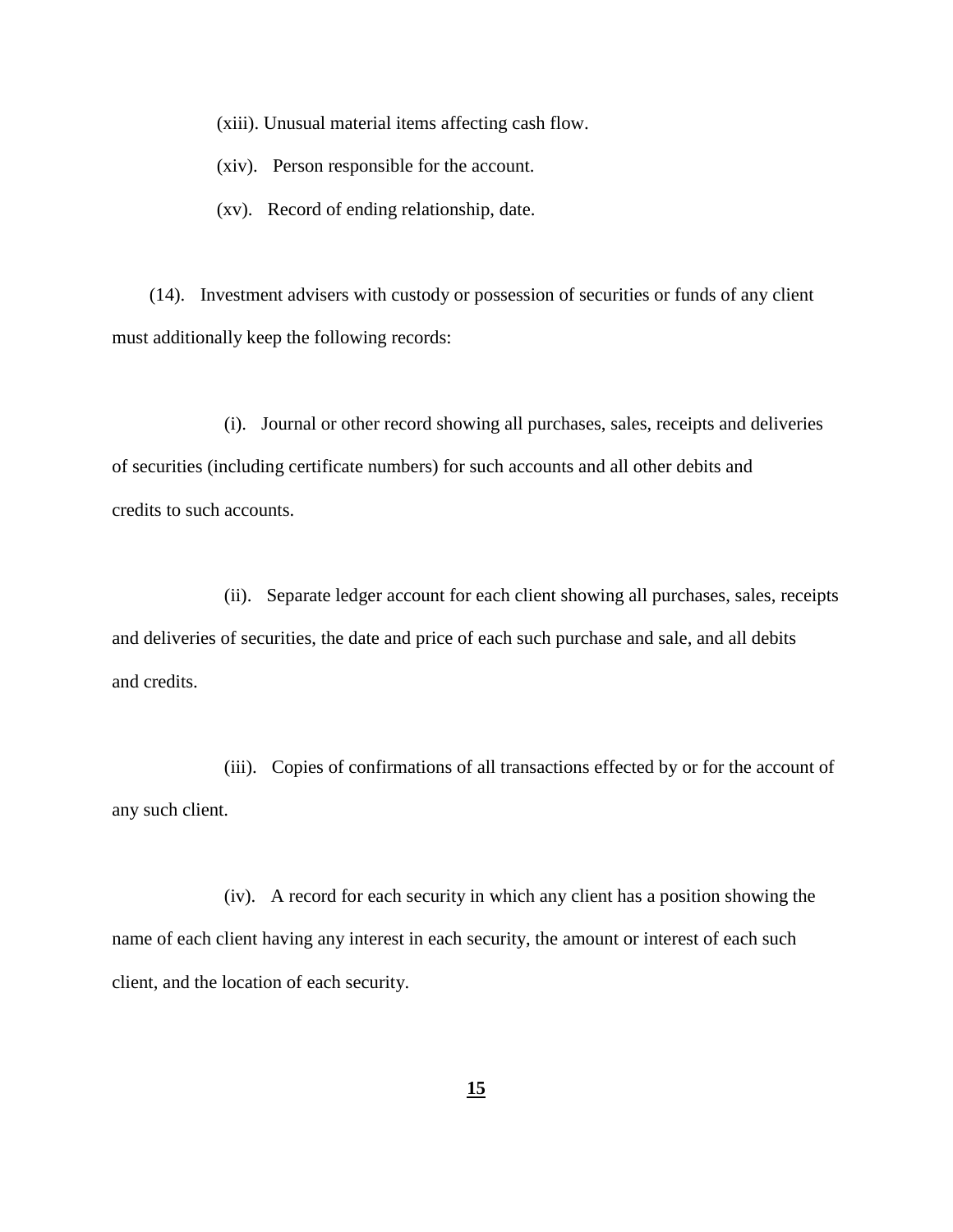(15). Investment advisers who render investment supervisory or management service must keep the following records (with respect to the portfolio):

 (i). Records showing separately for each such client the securities bought and sold, the date, amount and price of each such purchase and sale.

 (ii). For each security in which the client has a current position, information from which the investment adviser can promptly furnish the name of such client and the current amount or interest of such client

# **11.10 Filing of investment advisory literature and advertisements.**

(a) All investment advisers who shall sell to clients or prospective clients investment advisory literature in this State, shall mail or transmit to the Department of Law on the date of the first general distribution to the investing public one (1) copy of such literature.

(b) Every investment adviser who shall in this State, publish, give publication to, or make general distribution of any notice, circular, advertisement, form letter or other advertising communication for the purpose of soliciting investment advisory accounts or clients, whether in writing or by radio or television broadcast, shall file with the Department of Law one (1) copy thereof as promptly as is reasonably possible, but not later than five (5) days after such advertisement, notice, circular, letter or other advertising communication has been made.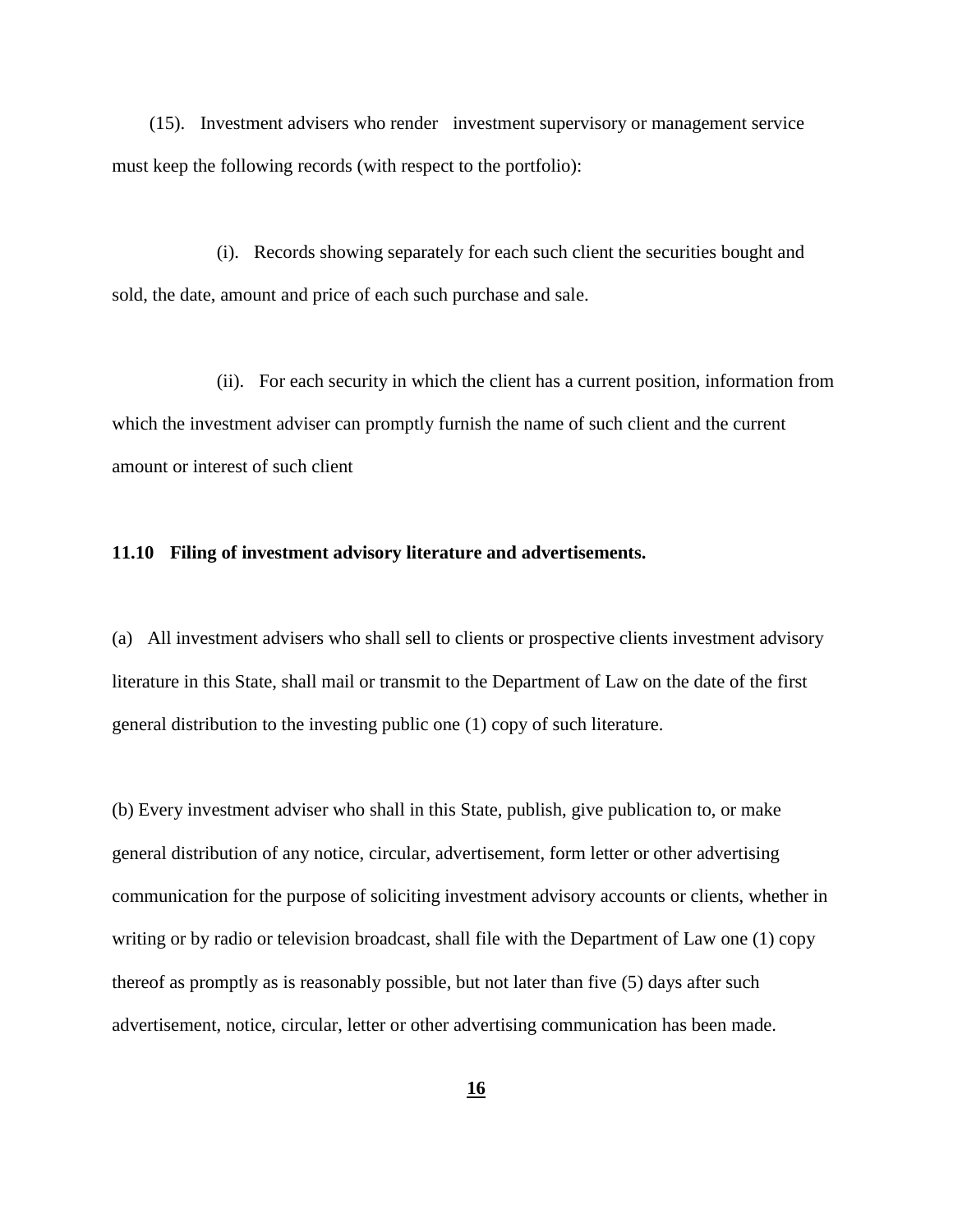(c) Investment supervisory services, and that part of any regular investment advisory business constituting the same, are not required to file with the Department of Law under the foregoing paragraphs personalized letters, presentations or other literature, issued in servicing of investment supervisory accounts, distributed to clients.

# **11.11 Withdrawal of Registration.**

(a) The application for withdrawal of registration as an investment adviser shall be completed by following the instructions on Form ADV-W (Notice of Withdrawal from Registration as Investment Adviser) (17 C.F.R. 279.2) and filed upon Form ADV-W with IARD.

#### **11.12 Definitions.**

- (a) A single client or a single person for purposes of §359-eee (a)(5) shall mean
	- (1) a natural person, and:
		- (i) Any minor child of the natural person;

(ii) Any relative, spouse, or relative of the spouse of the natural person who has the same principal residence;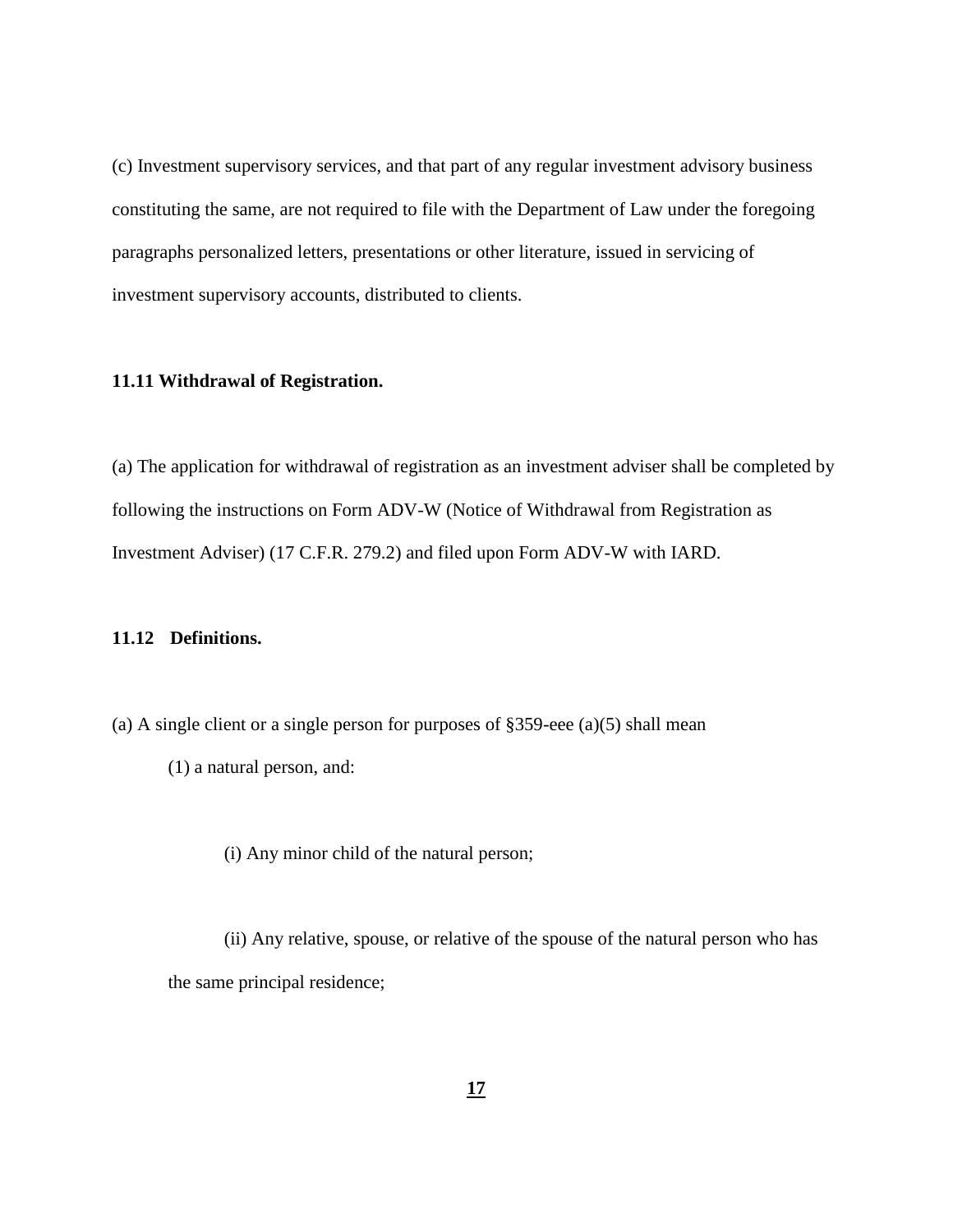(iii) All accounts of which the natural person and/or the persons referred to in this paragraph (a)(1) are the only primary beneficiaries; and

(iv) All trusts of which the natural person and/or the persons referred to in this paragraph (a)(1) are the only primary beneficiaries;

(2) (i) A corporation, general partnership, limited partnership, limited liability company, trust (other than a trust referred to in paragraph  $(a)(1)$  (iv) of this section, or other legal organization (any of which are referred to hereinafter as a "legal organization") that receives investment advice based on its investment objectives rather than the individual investment objectives of its shareholders, partners, limited partners, members or beneficiaries (any of which are referred to hereinafter as an"owner"; and

(ii) Two (2) or more legal organizations referred to in paragraph  $(a)(2)(i)$  of this section that have identical owners.

(3) Special Rules. For purposes of this section:

(i) An owner must be counted as a client if the investment adviser provides investment advisory services to the owner separate and apart from the investment advisory services provided to the legal organization, provided, however, that the determination that an owner is a client will not affect the applicability of this section with regard to any other owner;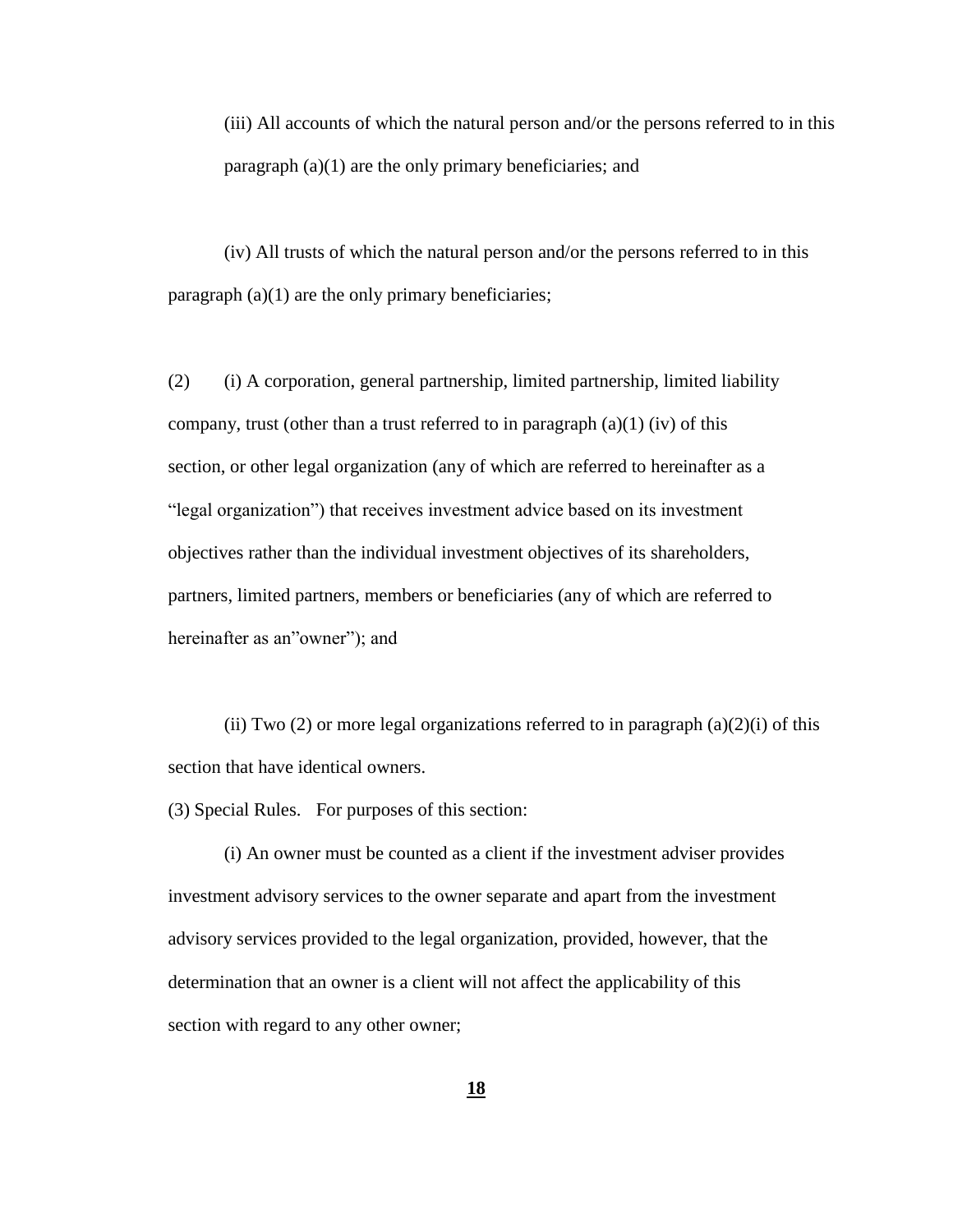(ii) An owner need not be counted as a client of an investment adviser solely because the investment adviser, on behalf of the legal organization, offers, promotes, or sells interests in the legal organization to the owner, or reports periodically to the owners as a group solely with respect to the performance of or plans for the legal organization's assets or similar matters;

(iii) A limited partnership is a client of any general partner or other person acting as investment adviser to the partnership;

(iv) Any person for whom an investment adviser provides investment advisory services without compensation need not be counted as a client; and

(v) An investment adviser that has its principal office and place of business outside of the United States must count only clients that are United States residents.

(b) Federally covered investment adviser means a person who is registered under section 203 of the Investment Advisers Act of 1940, 15 U.S.C. §80 (B) et seq.

(c) Financial institution shall mean

(1) a bank as defined under General Business Law §359-e(1)(e); or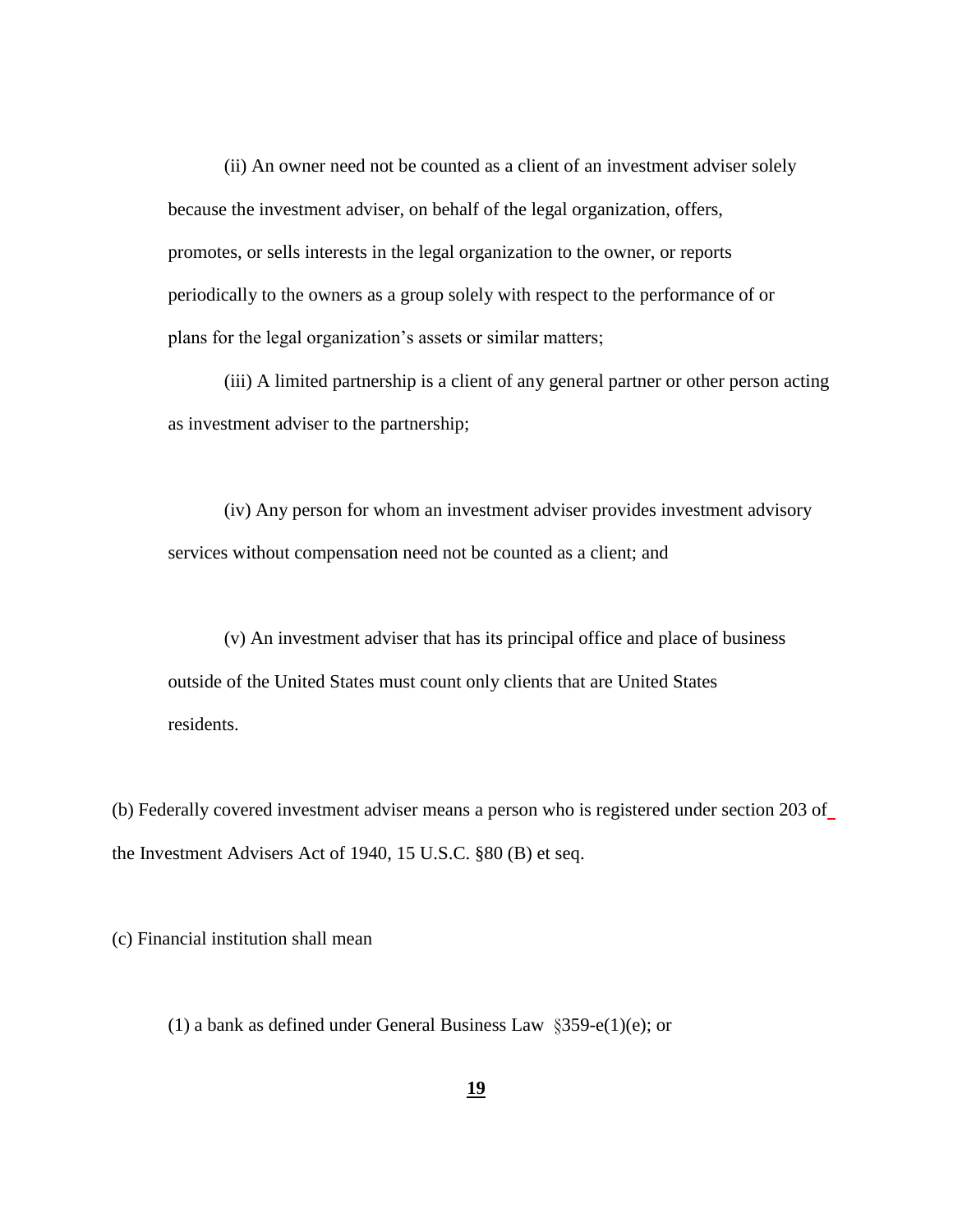(2) credit union, or similar institution that is organized or chartered under the laws of a State or of the United States, authorized to receive deposits, and supervised and examined by an official or agency of a State or the United States if its deposits or share accounts are insured by the Federal Deposit Insurance Corporation, the National Credit Union Share Insurance Fund, or a successor authorized by federal law. The terms does not include:

> (A) an insurance company or other organization primarily engaged in the business of insurance;

(B) a Morris Plan bank; or

(C) an industrial loan company.

(d) General distribution shall mean a distribution to more than five (5) persons in this State at any one time.

(e) Institutional buyer shall mean any of the following, whether acting for itself or for others in a fiduciary capacity:

- (3) a separate account of an insurance company;
- (4) an investment company as defined in the Investment Company Act of 1940;

<sup>(1)</sup> a depository institution or international banking institution;

<sup>(2)</sup> an insurance company;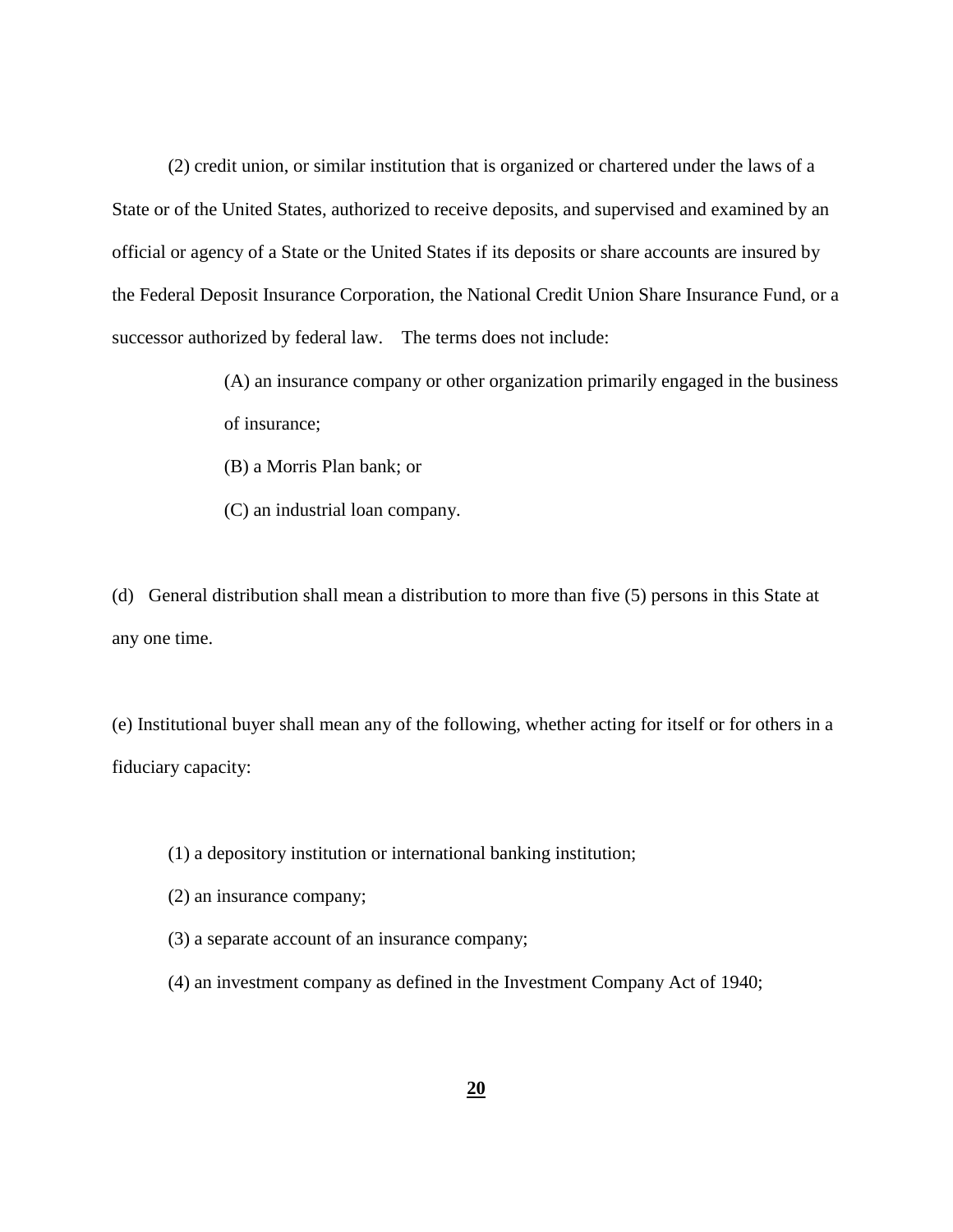(5) a broker-dealer registered under the Securities Exchange Act of 1934;

(6) an employee pension, profit-sharing, or benefit plan if the plan has total assets in excess of \$10,000,000 or its investment decisions are made by a named fiduciary, as defined in the Employee Retirement Income Security Act of 1974 (ERISA), that is a broker-dealer registered under the Securities Exchange Act of 1934, an investment adviser registered or exempt from registration under the Investment Advisers Act of 1940 , an investment adviser registered under the Investment Adviser Act, a depository institution, or an insurance company;

(7) a plan established and maintained by a State, a political subdivision of a State, or an agency or instrumentality of a State or a political subdivision of a State for the benefit of its employees, if the plan has total assets in excess of \$10,000,000 or its investment decisions are made by a duly designated public official or by a named fiduciary, as defined in ERISA, that is a broker-dealer registered under the Securities Act of 1934, an investment adviser registered or exempt from registration under the Investment Advisers Act of 1940, an investment adviser registered under the Investment Adviser Act, a depository institution, or an insurance company;

(8) a trust, if it has total assets in excess of \$10,000,000, its trustee is a depository institution, and its participants are exclusively plans of the types identified in subparagraph (6) or (7), regardless of size of assets, except a trust that includes as participants self-directed individual retirement accounts or similar self-directed plans;

(9) an organization described in Section  $501(c)(3)$  of the Internal Revenue Code (26)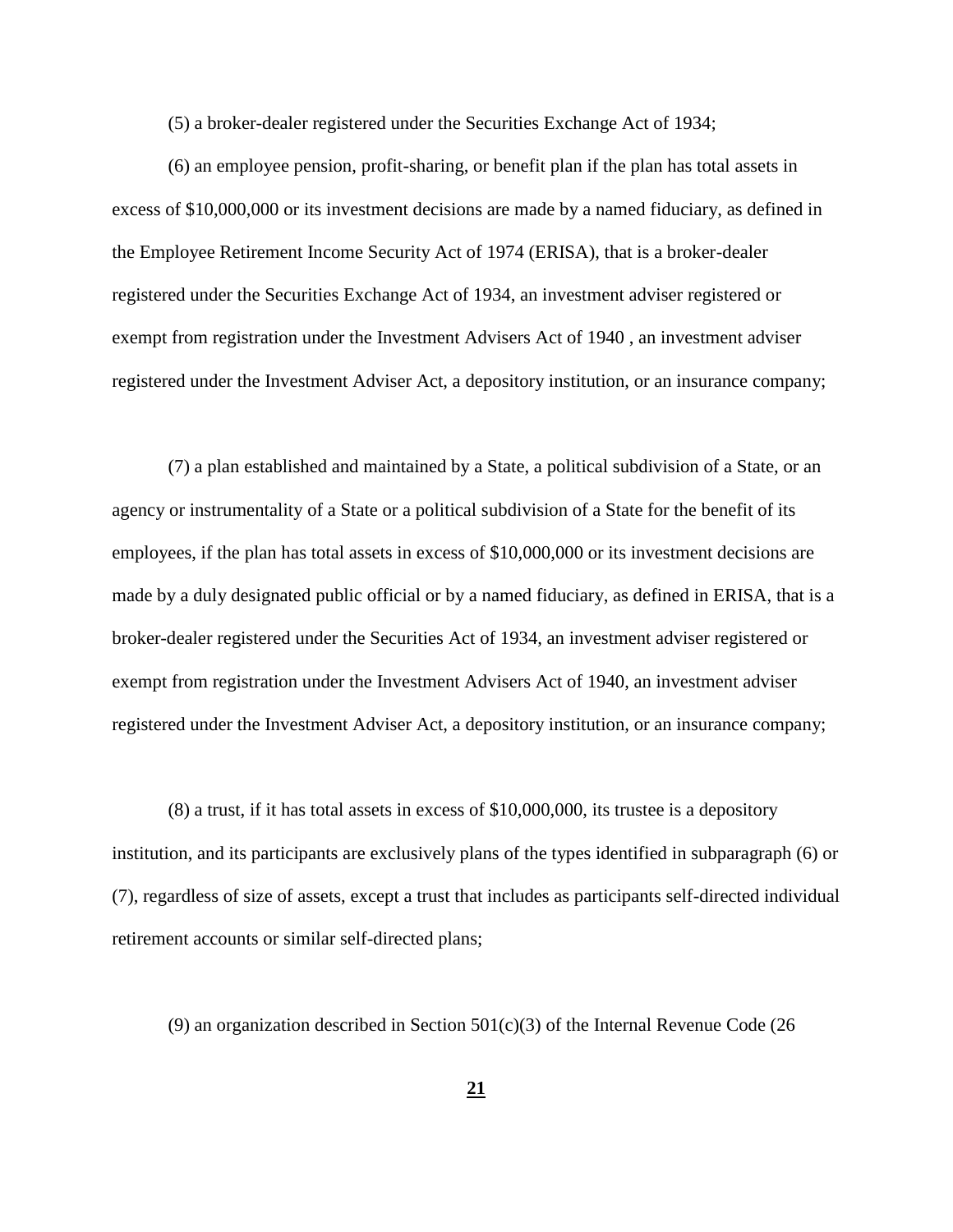U.S.C. Section 501(c)(3)), a corporation, Massachusetts or similar business trust, limited liability company, or partnership, not formed for the specific purpose of acquiring the securities offered, with total assets in excess of \$10,000,000;

(10) a small business investment company licensed by the Small Business Administration under Section 301 (c) of the Small Business Investment Act of 1958 (15 U.S.C. Section 681(c)) with total assets in excess of \$10,000,000;

(11) a private business development company as defined in Section 202(a)(22) of the Investment Advisers Act of 1940 (15 U.S.C. Section 80b-2(a)(22)) with total assets in excess of \$10,000,000;

(12) a federally covered investment adviser acting for its own account;

(13) a "qualified institutional buyer" as defined in Rule  $144A(a)(1)$ , other than Rule 144A(a)(1)(H), adopted under the Securities Act of 1933;

(14) a "major United States institutional investor" as defined in Rule  $15a-6(b)(4)(i)$ adopted under the Securities Exchange Act of 1934;

(f) Investment adviser shall mean any person who, for compensation, engages in the business of advising members of the public, either directly or through publications or writings within or from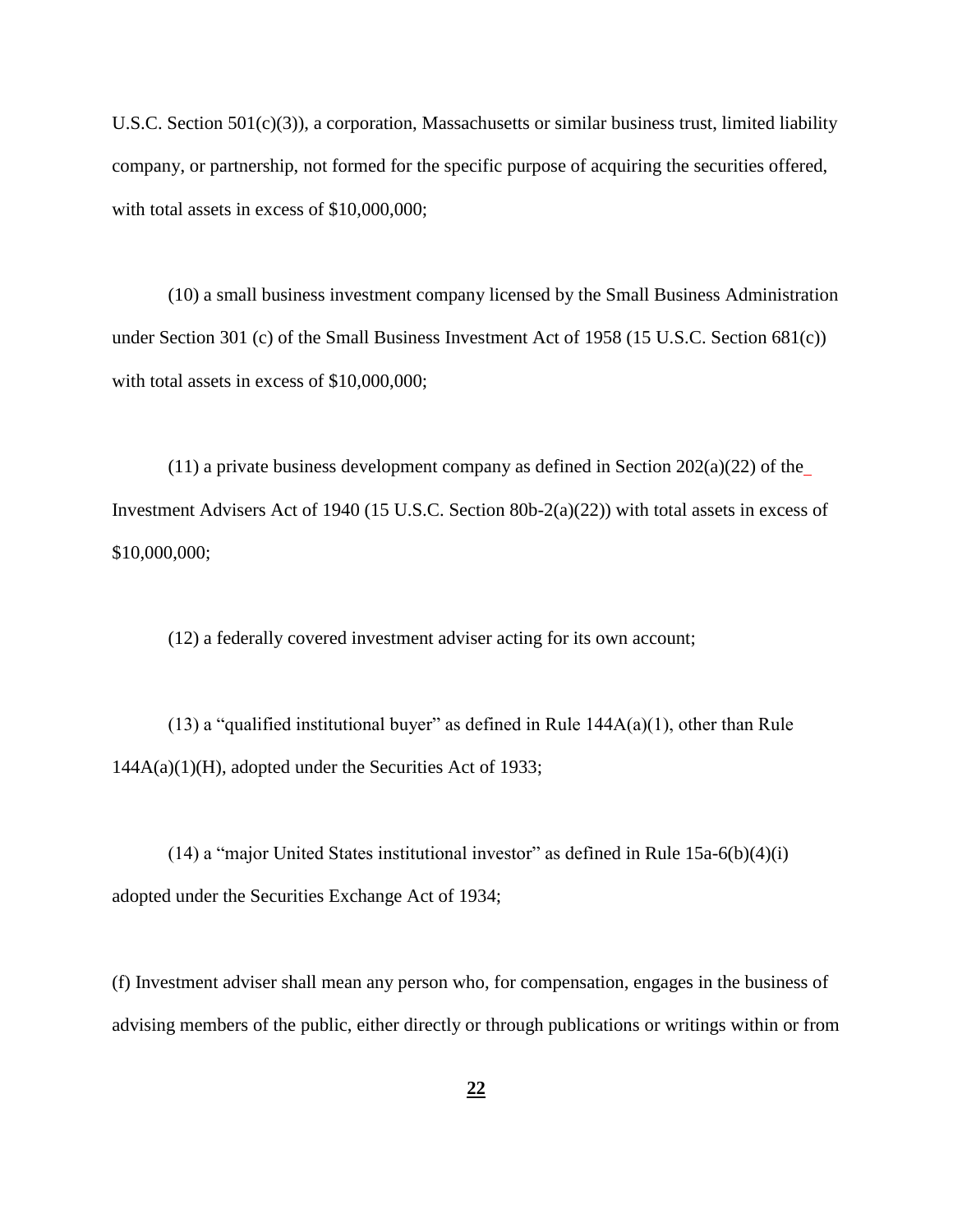the State of New York, as to the value of securities or as to the advisability of investing in, purchasing, or selling or holding securities, or who, for compensation and as a part of a regular business issues or promulgates analyses or reports concerning securities to members of the public within or from the State of New York.

(g) Investment supervisory service shall mean any person giving continuous advice as to the investment of funds on the basis of individual needs of each client.

(h) Person shall mean a natural person, corporation, company, partnership, trust or association.

# **11.13 Exemptions**

(a) The following investment advisers are exempted from the registration provisions of the Investment Adviser Act and the regulations issued thereunder:

(1) A bank or trust company, unless it is considered an investment adviser under the federal Investment Advisers Act of 1940;

(2) A lawyer, accountant, engineer or teacher whose performance of these services is solely incidental to the practice of this profession;

(3) a broker or dealer whose performance of these services is solely incidental to the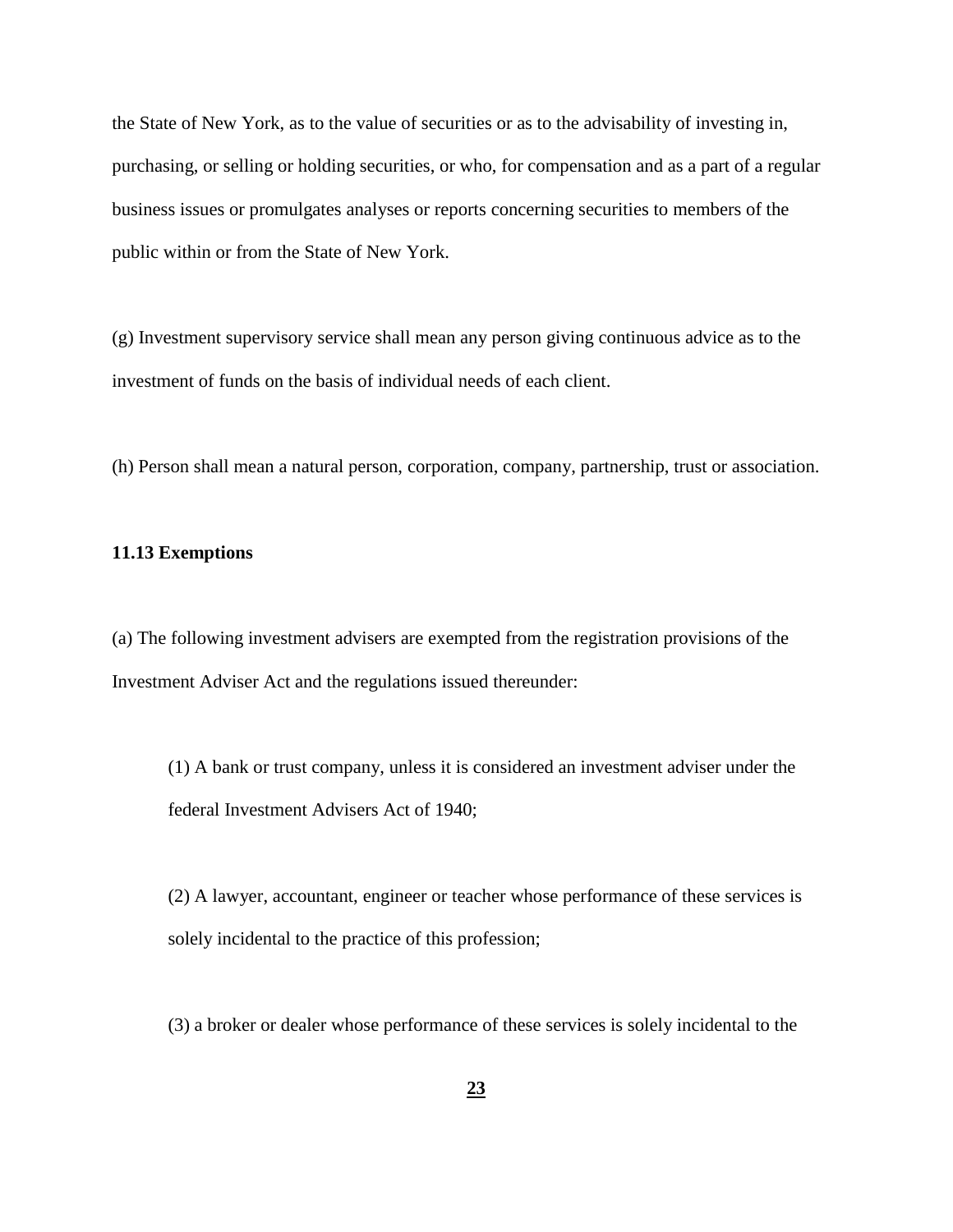conduct of its business as broker or dealer and who receives no special compensation for them;

(4) a publisher of a bona fide newspaper or news magazine.

(5) a person who sells investment advisory services to less than six (6) persons in this state exclusive of financial institutions and institutional buyers;

(b) The following investment advisers are exempted from the registration provisions and the advertising and literature filing provisions of the Investment Adviser Act and the regulations issued thereunder;

(1) a person who gathers raw data from one (1) or more sources and published it in chart form without comment as an information source to investors; and

(2) a person who renders investment advice for compensation solely in the form of seminars attended by more than five (5) persons in this State.

# **11.14 Financial statements.**

(a) Financial statements of an investment adviser shall be prepared in accordance with generally accepted accounting principles including reserves or liabilities for unfulfilled subscriptions.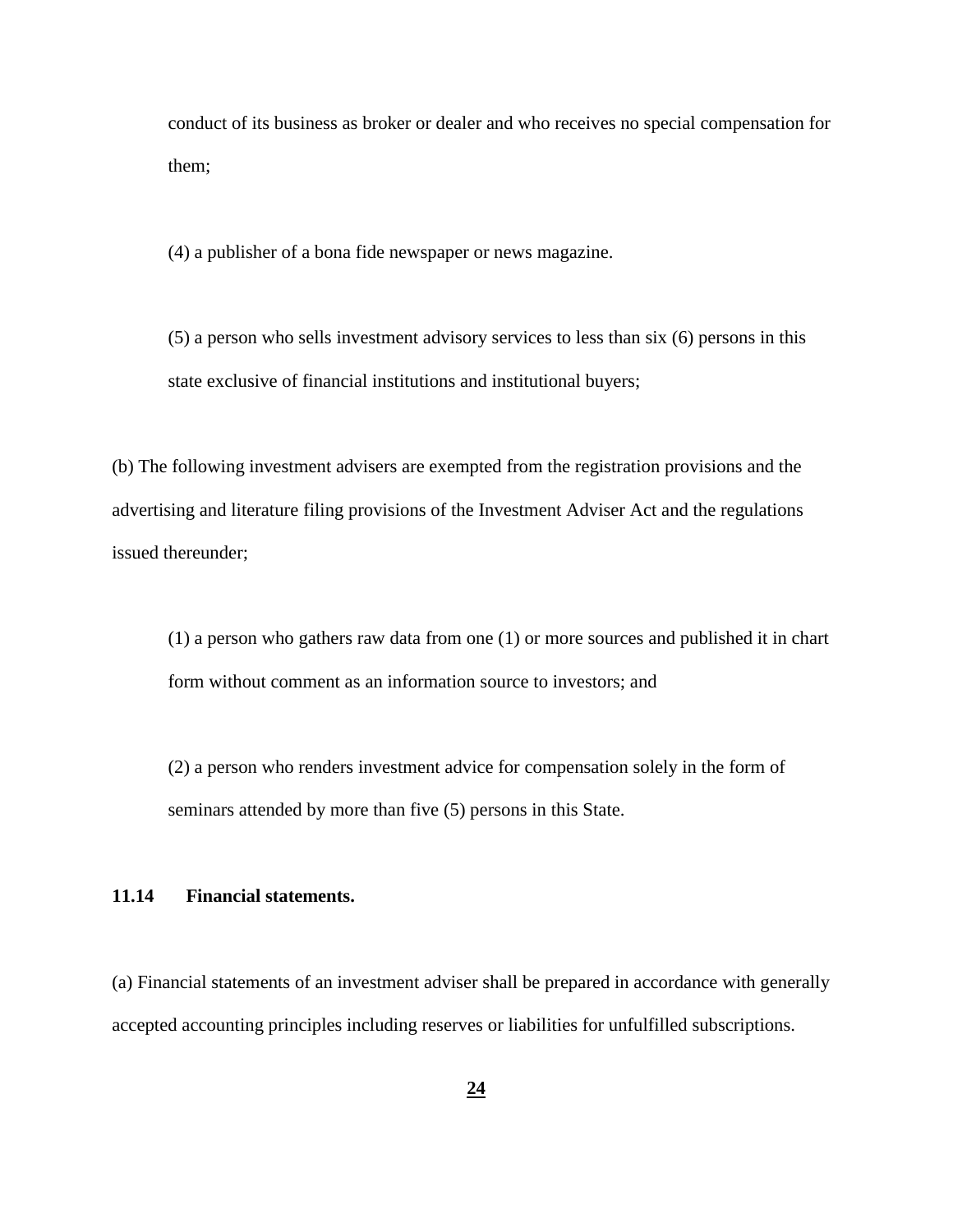Where financial statements are unaudited by an independent public accountant, a certification by management is required attesting to the accuracy of such statements. Nothing in this regulation shall abrogate the requirement, set forth in Form ADV; Part 2A, Item 18A, 1., that investment advisers charging certain fees six months or more in advance must submit audited financial statements.

(b) Each investment adviser filing an initial registration through the IARD shall submit a balance sheet and an income statement as of the close of its last fiscal or calendar year as prepared by the adviser's accountant or by management. Where the financial statements submitted are more than ninety (90) days old, an interim balance sheet no more than ninety (90) days old shall also be submitted directly to the Department of Law.

(c) Annually, each registered investment adviser shall submit a balance sheet and an income statement as of the close of its last fiscal or calendar year within ninety (90) days after completion of its fiscal or calendar year end directly to the Department of Law.

#### **11.15 Distribution of investment adviser statement.**

Each investment adviser registered in the State of New York must:

- (a) deliver to a client or prospective client either a copy of the investment adviser statement form ADV, or a brochure containing all of the information set forth therein, before or at the time of entering into an investment contract with that client; and
- (b) deliver to each client, annually within 120 days after the end of the fiscal year of such